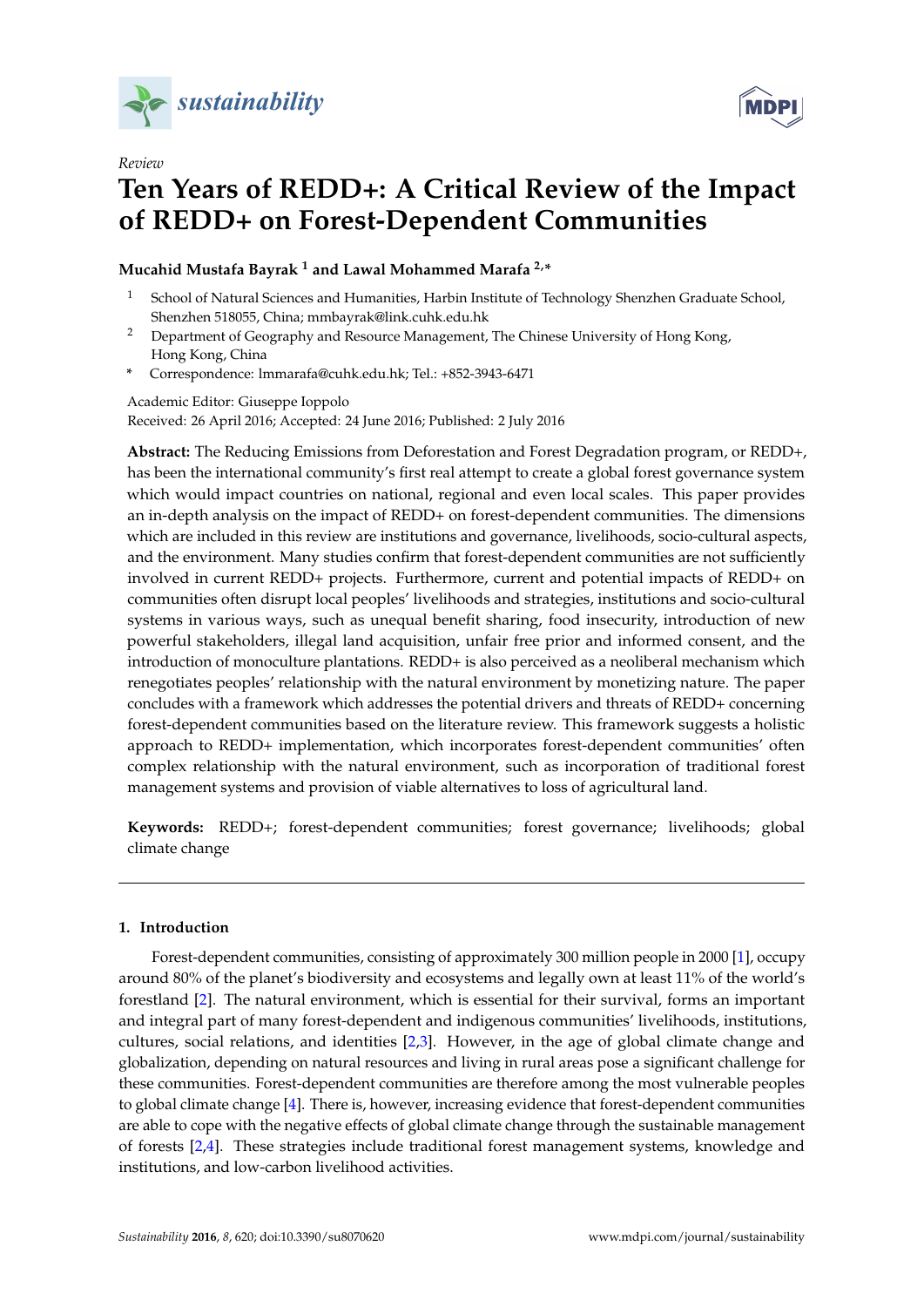At the other end of the spectrum, on the global scale, international actors also aim to combat global climate change through forest management. The Reducing Emissions from Deforestation and Forest Degradation program, or REDD+, has been the international community's first real attempt to create a global forest governance system which would impact countries on national, regional and even local scales [\[5\]](#page-17-0). Reducing emissions from deforestation in developing countries was first discussed in 2005 by the Coalition of Rainforest Nations, a group led by Papua New Guinea at the 11th Conferences of the Parties (COP11) to the United Nations Framework Convention on Climate Change (UNFCCC). This initiative initially focused on avoided deforestation (RED) and later on it also dealt with avoided forest degradation (REDD). Finally, at COP 13 in Bali, Indonesia the global initiative became REDD+, which also concerned sustainable management of forests, enhancement of carbon stocks and improved forest protection. Currently, the two main multilateral readiness platforms for REDD+ are the United Nations Collaborative Program on Reducing Emissions from Deforestation and Forest Degradation in Developing Countries (UN-REDD) and the Forest Carbon Partnership Facility (FCPF) of the World Bank. In addition, various other actors are also involved in REDD+ implementation, such as governments, private actors, and NGOs. However, until now, no country is operating REDD+ on a national level yet [\[5](#page-17-0)[,6\]](#page-17-1).

Traditionally, the three major challenges which are often associated with REDD+ are: leakage, permanence and additionality [\[7\]](#page-17-2). Leakage refers to the movement of economic destructive activities to another location because of a REDD+ project. Therefore, a national REDD+ program is more favorable than several REDD+ projects, because the former could reduce the risk of leakage within a country. Permanence refers to the risk that carbon is just temporarily stored in the forests. There is no guarantee that this stored carbon will not be emitted in the future because of economic destructive activities or natural hazards. Additionality refers to the risk that reduced carbon emissions would have occurred anyway even without REDD+ payments [\[7–](#page-17-2)[9\]](#page-17-3).

Both REDD+ and climate change are global phenomena affecting local forest-dependent communities. This review will focus on the potential positive and negative impacts of REDD+ on forest-dependent communities, as well as the potential threats and opportunities of the program. It also investigates the lessons learned from existing REDD+ pilot projects. REDD+ could impact forest-dependent communities through four dimensions, namely: environmental, institutional, socio-cultural and livelihoods (Figure [1\)](#page-2-0). These dimensions have been chosen because they cover forest-dependent communities' often complex relationship with the surrounding environment, and because local forest management activities often operate through these dimensions. Moreover, these dimensions are interconnected and overlap one another—e.g., a negative environmental impact might affect livelihoods (e.g., food security), institutions (e.g., ways of the forest management), and socio-cultural aspects (e.g., disappearance of sacred forests) (See also: [\[2,](#page-16-1)[3\]](#page-16-2)).

Following the four dimensions in Figure [1,](#page-2-0) this review aims to answer the following questions: (1) How does REDD+ affect institutions and forest governance systems? (2) How are livelihoods, both positively and negatively, affected by REDD+? (3) Does REDD+ sufficiently incorporate socio-cultural aspects in avoiding deforestation and forest degradation, if no what are its (potential) impacts?; and lastly, (4) What is the environmental scope of REDD+ and does REDD+ threaten or enhance biodiversity? These four questions justify a need for a review on the impact of REDD+ on forest-dependent communities. After ten years of REDD+ activities, what have we finally learned about the impact of REDD+ on forest-dependent communities in developing countries? Through an in-depth analysis of academic studies, policy documents and "grey" literature, we aim to answer this question.

This paper is further divided into seven sections. The next section firstly discusses UN-REDD and the FCPF, since these programs operate on a multilateral level in order to combat leakage, permanence and additionality. Each subsequent section of this paper explores the impact of REDD+ on institutions and governance systems, livelihoods, socio-cultural systems, and the environment respectively.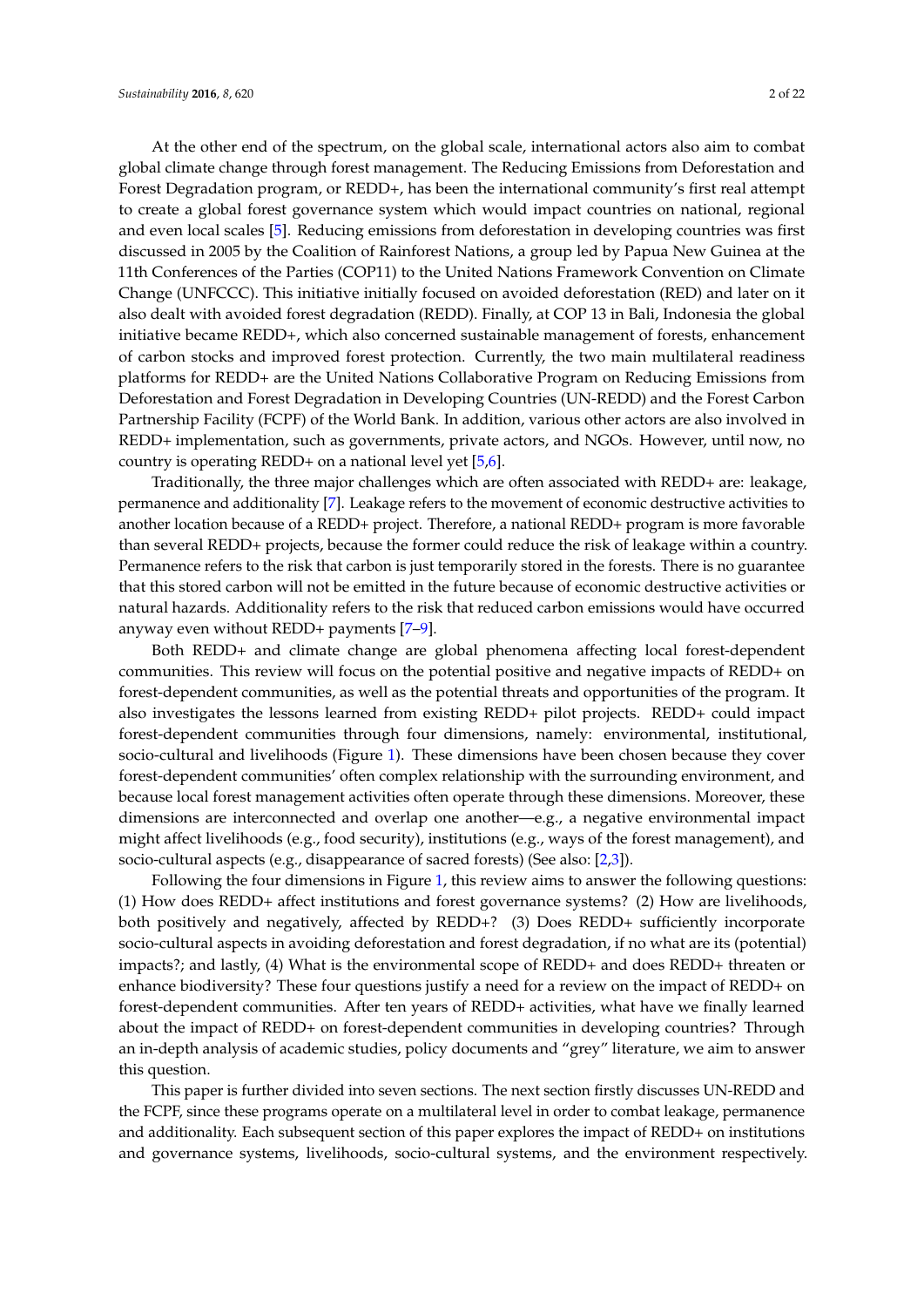<span id="page-2-0"></span>Section [7](#page-14-0) is the discussion and conclusion. In this section, a framework is presented to analyze the complex relation between forest-dependent communities and REDD+ implementation. *Sustainability* **2016**, *8*, 620 3 of 21



**Figure 1.** Dimensions of how REDD+ could impact forest-dependent communities. **Figure 1.** Dimensions of how REDD+ could impact forest-dependent communities.

# <span id="page-2-1"></span>**2. The UN-REDD Program and the FCPF 2. The UN-REDD Program and the FCPF**

To understand how REDD+ affects forest-dependent communities, it is important to explore To understand how REDD+ affects forest-dependent communities, it is important to explore how both UN-REDD and the FCPF incorporate the involvement of forest-dependent and local communities in their policy documents as well as how they define social safeguards and the co-benefits of REDD+. Are there any discrepancies between policy and the situation on the ground?

# *2.1. The UN-REDD Program 2.1. The UN-REDD Program*

The United Nations Collaborative Program on Reducing Emissions from Deforestation and The United Nations Collaborative Program on Reducing Emissions from Deforestation and Forest Degradation in Developing Countries (UN-REDD) was established in September 2008, as a result of the decisions made in COP13 under the Bali Action Plan, to create a global partnership between developing and developed countries to significantly reduce emissions from deforestation and forest degradation and to enhance the sustainable management of forests and social safeguards. Herein, developing countries (Non-Annex I countries of the UNFCCC) have the obligation to embark on low-carbon climate resilient development, and developed countries (Annex I countries) have the obligation to provide predictable and significant funding as an incentive for reduced forest-based obligation to provide predictable and significant funding as an incentive for reduced forest-based carbon emissions. The UN-REDD program is implemented by three UN agencies: the Food and carbon emissions. The UN-REDD program is implemented by three UN agencies: the Food and Agriculture Organization of the United Nations (FAO), the United Nations Development Program Agriculture Organization of the United Nations (FAO), the United Nations Development Program (UNDP), and the United Nations Environment Program (UNEP). The UN-REDD program works in (UNDP), and the United Nations Environment Program (UNEP). The UN-REDD program works in close partnership with other REDD+ programs, such as the Forest Carbon Partnership Facility of the close partnership with other REDD+ programs, such as the Forest Carbon Partnership Facility of the World Bank, and the Forest Investment Program [10,11]. World Bank, and the Forest Investment Program [\[10](#page-17-4)[,11\]](#page-17-5).

After the COP16 in Cancun in December 2010, the decision was made not only to mitigate After the COP16 in Cancun in December 2010, the decision was made not only to mitigate climate change by reducing emissions from deforestation and forest degradation, but also through climate change by reducing emissions from deforestation and forest degradation, but also through the conservation of carbon stocks, sustainable management of forests, and enhancement of carbon the conservation of carbon stocks, sustainable management of forests, and enhancement of carbon

stocks $e$ .g., through reforestation or afforestation. These REDD+ activities should be: countries showledge  $c$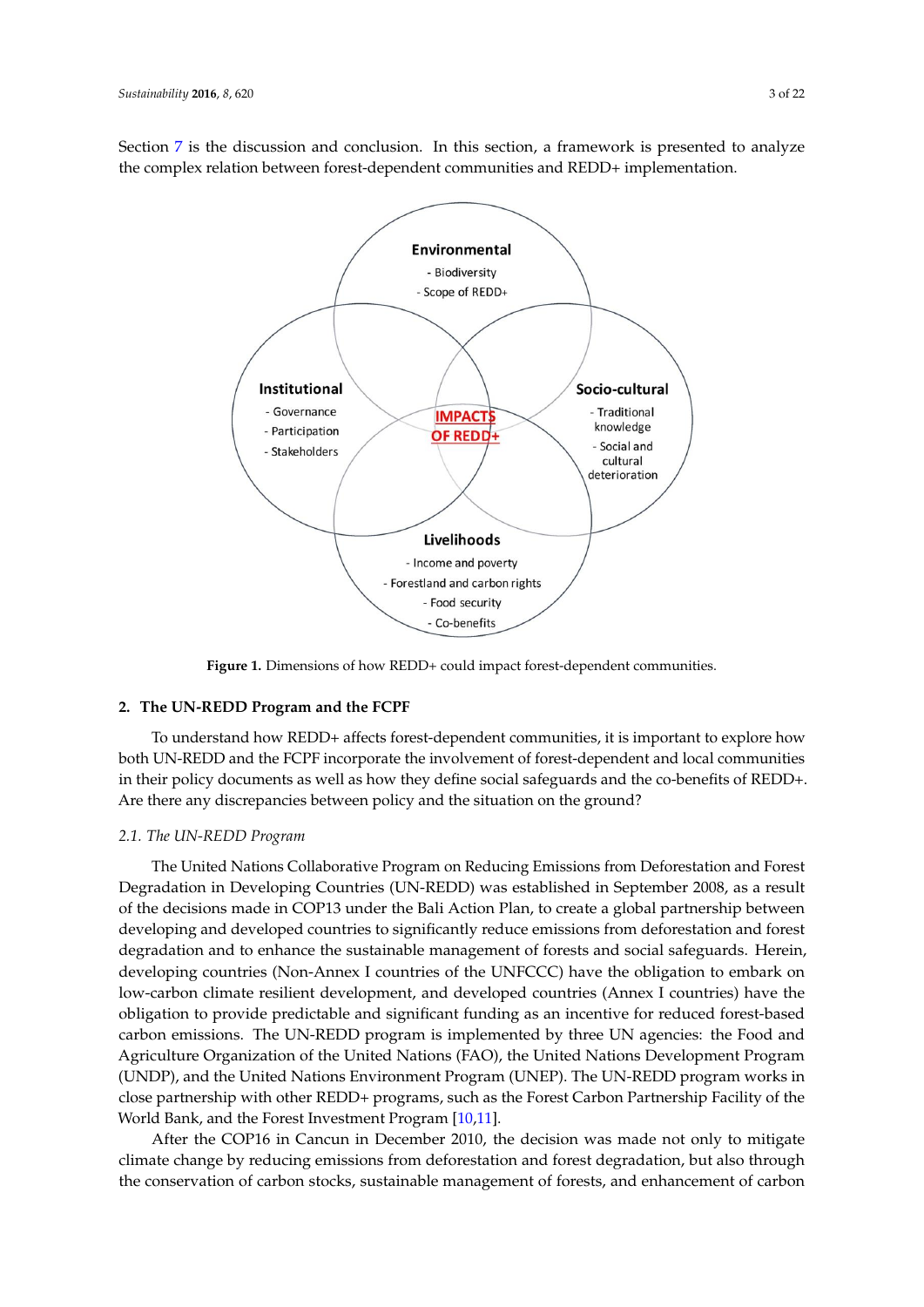stocks—e.g., through reforestation or afforestation. These REDD+ activities should be: country driven, consistent with the objective of environmental integrity and take the multiple functions of forests and ecosystems into account, implemented in the context of sustainable development and poverty reduction, consistent with the adaptation needs of the country, results based and, lastly, promote the sustainable management of forests [\[12\]](#page-17-6).

Decision 1/C.16 of COP16 states that each REDD+ country needs to develop a national strategy or action plan, a national forest reference emission level, a national monitoring system, and a system which provides information about how safeguards are being addressed and respected. Decision 1/C.16 promulgates that the following safeguards should be followed to mitigate the negative impacts of REDD+ activities [\[12\]](#page-17-6):

- ' REDD+ activities are consistent with objectives of national forest programs and international conventions and agreements.
- ' Transparent and effective national forest governance, which takes a nation's sovereignty and national legislation into account.
- ' Respect for the knowledge and rights of indigenous and local communities, taking international treaties and conventions into account.
- ' Full and effective participation of relevant stakeholders, and indigenous and local communities in particular.
- ' REDD+ activities are consistent with the conservation of natural forests and biodiversity.
- ' Actions to address the risks and reversals, and to reduce displacement of emissions.

UN-REDD consists of three phases. Phase I deals with the development of national strategies or action plans, policies and measures, and capacity building. Phase II concerns the implementation of national policies, measures and strategies or action plans that could further deal with capacity building, technology, development and transfer, and results-based demonstration activities. Phase III deals with results-based actions that could be fully measured, reported, and verified [\[10\]](#page-17-4). As of December 2013, 49 countries were participating in UN-REDD, and 18 countries had established national programs [\[13\]](#page-17-7).

#### *2.2. Forest Carbon Partnership Facility (FCPF)*

Working in close partnership with UN-REDD, the World Bank launched in 2007 the Forest Carbon Partnership Facility (FCPF) to assist developing countries to implement REDD+. The FCPF includes Readiness Mechanisms to improve the capacity of developing countries to implement and participate in REDD+ activities. In order for countries to be eligible to receive funding from the World Bank and donor countries, they need to submit Readiness Plan Idea Notes (R-PIN) to develop a Readiness Plan (R-Plan). The R-Plan further elaborates on the R-PIN and presents a more detailed and comprehensive strategy for realizing REDD+ at the national level. The R-Plan should consist of three parts: A national reference scenario of deforestation; a monitoring system for REDD+; and a national strategy for reducing deforestation and forest degradation. However, the World Bank also requires a participating country to properly address relevant issues in their R-Plans which include: Equitable benefit sharing; promotion of future large-scale positive incentives for REDD+; enhancement of livelihoods of local communities; carbon ownership; involvement of forest-dependent and indigenous communities; and conservation of biodiversity. Countries which have successfully participated in Readiness Mechanisms may be selected on a voluntary basis to participate in Carbon Finance Mechanisms. Through these mechanisms, the FCPF will pilot incentive payments for REDD+ policies and measures. As of May 2016, 47 developing countries participate in the FCPF of which 37 of them have signed Readiness Fund grants and 18 countries will be funded through Carbon Finance Mechanisms [\[14\]](#page-17-8).

The FCPF acknowledges that each R-Plan should be country specific and adapted to the national (or regional) context. This means that each participating country can define or formulate carbon ownership, forest tenure, and the involvement of forest-dependent communities or biodiversity conservation in their own way. A study of Davis et al. [\[15\]](#page-17-9) on countries' R-PINS shows that there are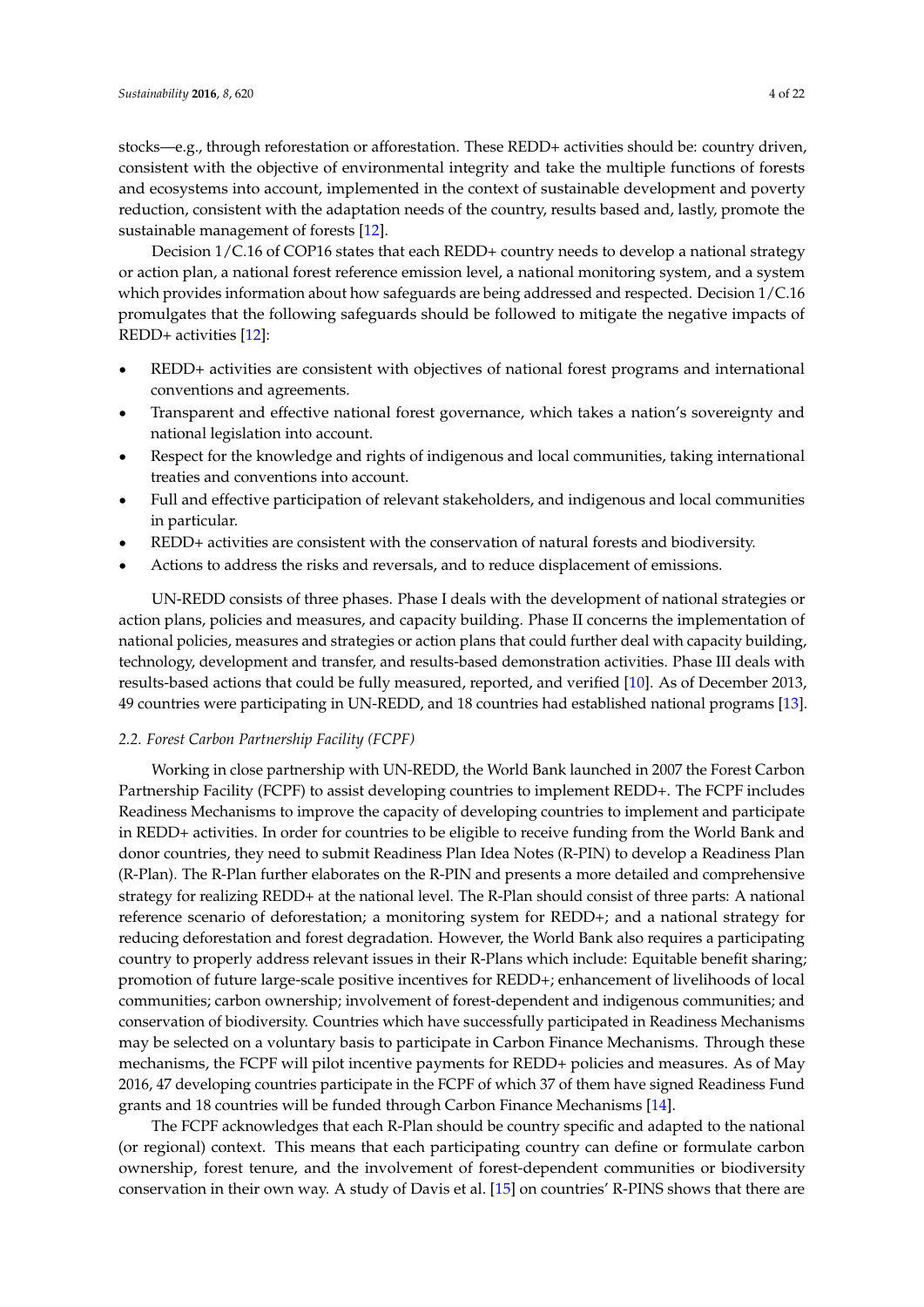huge discrepancies among participating countries in defining these aspects. This could potentially be problematic because countries could share fundamentally different views on tenure, involvement, governance or meaningful participation.

From analyzing policy documents on UN-REDD and FCPF, it can be concluded that both multilateral agencies do acknowledge the importance of the inclusion of institutions, governance, sustainable livelihoods, social-cultural aspects and conservation of biodiversity in REDD+. However, as mentioned above, each country is able to interpret and formulate these aspects in their own way. There are no formal guidelines or binding policies to formulate and implement social safeguards [\[15\]](#page-17-9). Therefore, REDD+ could have different impacts on forest-dependent communities depending on how social safeguards are defined and implemented and, hence, there is need to review these (potential) impacts. Therefore, the next sections of this review explore in what way there are discrepancies between policy and actual implementation.

#### **3. Institutional Impact**

Over the past 25 years, forests management systems in many developing countries have decentralized, allowing local actors and institutions to have increased rights, responsibilities and decision making power over the natural resources they manage or control [\[16](#page-17-10)[,17\]](#page-17-11). Various authors [\[18](#page-17-12)[,19\]](#page-17-13) have pointed out that decentralized forest management and local institutions are crucial for sustainable forest conservation and community livelihood development. However, REDD+ could reverse current trends in the forest governance structures of REDD+ countries. How does REDD+ affect forest governance systems, involvement of local people, and institutions?

#### *3.1. Restructuring of Forest Governance*

REDD+ is a global initiative which is being inserted in pre-existing social and legal institutional landscapes which may dramatically reshape and change governance systems [\[20\]](#page-17-14). REDD+ may undermine the decentralization of forest management systems in developing countries [\[7](#page-17-2)[,16,](#page-17-10)[21–](#page-17-15)[24\]](#page-17-16). Governments could be inclined to recentralize their forest management systems, because REDD+ requires governments to establish national carbon-oriented forest management plans, reliable baseline data, MRV mechanisms, and national institutions for the trading and payment of carbon stocks in the forests [\[16\]](#page-17-10). Phelps et al. [\[16\]](#page-17-10) state that: "These demands would impose prohibitive costs for small-scale initiatives, but a centralized system would benefit from economies of scale, coordination, and standardization" (p. 12). A national approach to REDD+ could generate greater emissions reductions at a lower cost, however, bureaucracy and corruption could render a national approach inefficient and counter effective [\[25\]](#page-17-17). Centralized forest governance could lead in countries with weak or no safeguards to a greater forest loss and lower forest-related benefits for forest-dependent communities, and the poor in particular [\[21\]](#page-17-15).

Governments could also have political and financial incentives to recentralize forest governance, since REDD+ could allow governments to have higher revenues from the forests. Especially in countries with weak rule of law, a high level of corruption, and low levels of public accountability, REDD+ could recentralize local forest tenure rights and decision making power to serve the interests of government institutions and the elite [\[21\]](#page-17-15). This could result in local people losing access to forestland and their tenure rights [\[8\]](#page-17-18).

REDD+ schemes that recognize the need for improvements in forest governance have the potential to enhance forest conservation and to improve livelihood benefits for the poor [\[21\]](#page-17-15). Therefore, Phelps et al. [\[16\]](#page-17-10) state that the affected forest-dependent communities should have control over local REDD+ design and implementation. Being provided with the right information, local communities should not only have the right to decide whether they want to engage in a REDD+ project, but they should also be in charge of the local management, monitoring and enforcement processes as well as receiving the REDD+ payments of the carbon stocks they protect. They need to be engaged in all phases of a REDD+ project [\[26\]](#page-17-19). Sandbrook et al. [\[21\]](#page-17-15) state that REDD+ interventions should not only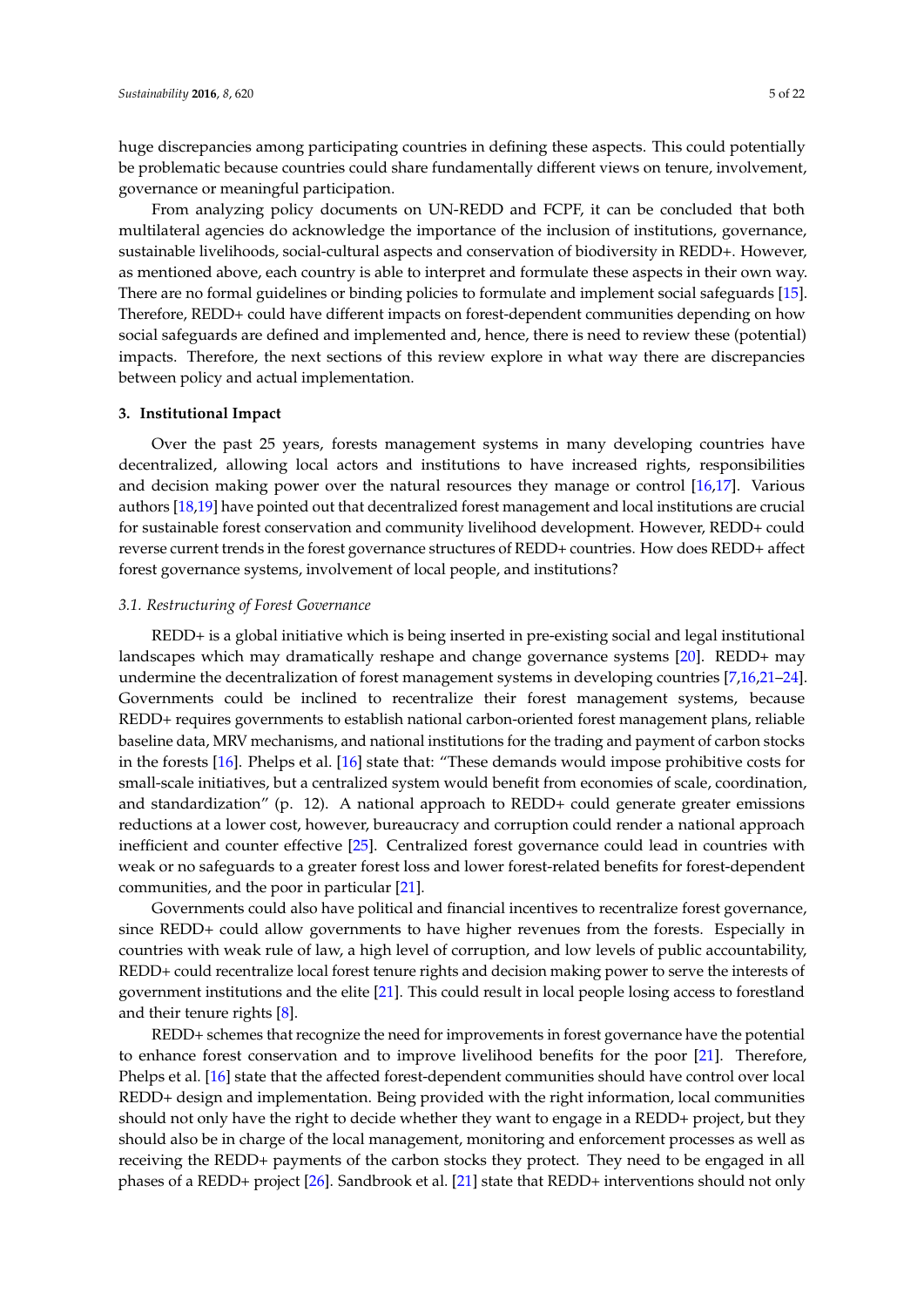focus on lower terrestrial emissions. REDD+ implementers need to invest in the capacity building of local communities to demand accountability in forest governance processes. Furthermore, better forest governance needs third party forest monitoring, transparency, and a stronger support to civil society networks.

Because rulemaking autonomy in forest management matters, REDD+ needs to devise appropriate local institutional architectures and effectively nest community engagement in forest conservation within broader national governance regimes [\[22\]](#page-17-20). One approach to improve forest governance in a REDD+ scheme is the nested approach. A nested approach is defined by Angelsen et al. [\[25\]](#page-17-17) as an approach in which countries could start subnational activities on REDD+ and gradually move to a national approach. This approach allows both the national and subnational level to reap the benefits of REDD+ in which carbon credits are generated by both projects and national programs. Nested institutional arrangements that effectively support local forest governance are needed to protect and enhance carbon stocks in the forests and simultaneously improve the livelihoods of the affected local and forest-dependent communities [\[22\]](#page-17-20).

The outcomes of COP16 encourage countries to participate in REDD+ readiness activities, such as institutional strengthening, national MRV systems, and so on. These activities will not be implemented all at once but in several phases—therefore adopting the principles of the nested approach [\[27\]](#page-18-0). A nested approach provides, however, many challenges to harmonize the national and subnational levels in achieving these goals. A study of Ravikumar et al. [\[28\]](#page-18-1) focused on 23 subnational REDD+ initiatives in six countries and they conclude that multilevel governance challenges relate to vertical coordination and information sharing as well as horizontal and inter-sectoral tensions. These challenges furthermore concerned accountability, equity and justice. In order to overcome these challenges, there needs to be a thorough understanding of the interests and power relations among actors at different governance levels [\[28\]](#page-18-1). The nested-approach has been widely acknowledged by countries that developed Readiness Preparation Proposals (R-PPs) as part of the World Bank's FCPF. However, instead of implementing a nested-approach on the long-term, countries rather perceive this approach as an interim solution in the process of establishing a national accounting system [\[29\]](#page-18-2). Most countries still require REDD+ payments to be handled and distributed through the national level. These countries fail to outline how local institutions could play a role in REDD+ benefit distribution [\[29,](#page-18-2)[30\]](#page-18-3). Also, countries seldom outline in their R-PPs how to develop their envisioned sub-national reference levels. Vijge et al. [\[29\]](#page-18-2) therefore conclude that REDD+ could lead to a centralization of forest governance rather than further decentralization.

#### <span id="page-5-0"></span>*3.2. Funding of REDD+ and Multi-level Governance*

How REDD+ will be funded remains a matter of debate. Questions which arise include: will REDD+ be funded by international or voluntary carbon markets, or through international development assistance? Should REDD+ be considered as a program or does it need to be implemented in stand-alone projects? Furthermore, should REDD+ be based on bilateral or multilateral cooperation, and on which scale level will REDD+ be most effective? On national or subnational scale? It also remains unclear how the private and public sectors will interact, and who is willing to invest in REDD+ [\[31\]](#page-18-4).

Countries which developed their R-PPs both implicitly and explicitly assumed that REDD+ would be funded through market-based mechanisms. However, only a few countries had a clear indication of the type of REDD+ funding they envisioned as well as the institutional arrangements to stimulate the acquisition of REDD+ funding [\[6](#page-17-1)[,29\]](#page-18-2). Most REDD+ countries seem to take a passive approach to these issues and they expect future COP meetings to resolve this issue [\[29\]](#page-18-2).

#### *3.3. Exclusion of Local People*

REDD+ needs to be examined as a new environmental governance structure [\[32\]](#page-18-5). Policy makers and scholars must pay more attention to issues such as land tenure, property rights and the distribution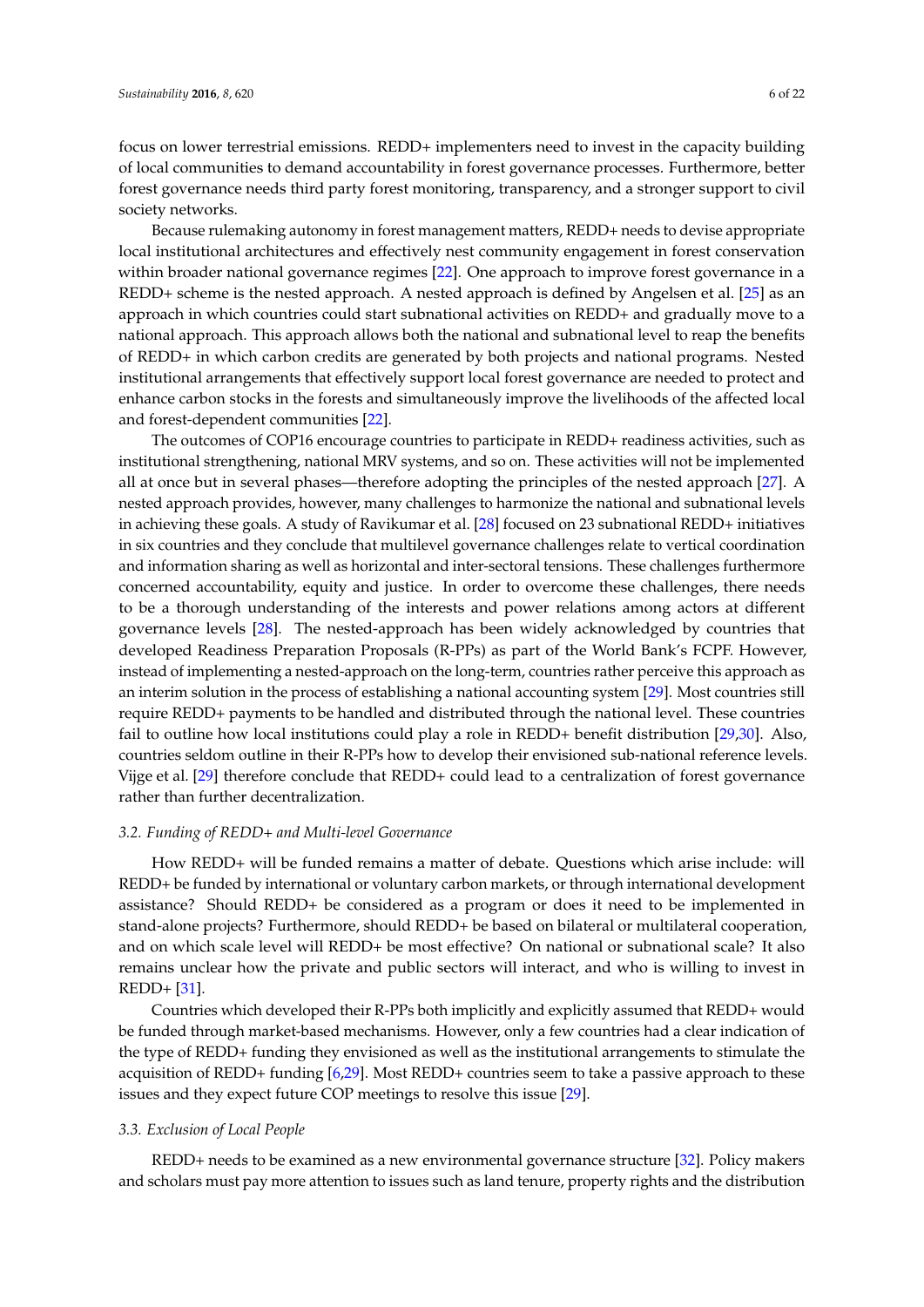of benefits under REDD+. While these topics are widely acknowledged in the REDD+ debate and by participating countries, there remain huge discrepancies in how countries perceive these issues. For example, Vietnam, a country participating in both UN-REDD and FCPF, allocates land to households for long-term use, but it still stipulates land use and management [\[3\]](#page-16-2). Only if REDD+ aligns the interests of all the stakeholders, and communities in particular, will forest conservation and carbon stock enhancement most likely be realized. This alignment can take shape if the participation of affected communities is facilitated in the REDD+ process. Global decision-making needs to include methods that engage representatives of various non-state interests, such as local communities, in order for REDD+ to succeed [\[33\]](#page-18-6). Engagement can take on various forms. Danielsen et al. [\[34\]](#page-18-7), for example, explore the involvement of local communities in participatory carbon monitoring and they conclude that it may significantly improve the capacity of developing countries to deliver large cuts in greenhouse gas (GHG) emissions at a low cost within a short time frame. An effective way of community involvement in REDD+ could be the incorporation of traditional knowledge and institutions [\[35\]](#page-18-8). Loaiza et al. [\[35\]](#page-18-8) state that the enforcement of intra and intercommunal social capital as well as traditional forms of cooperation could benefit REDD+ greatly.

If REDD+ program is to benefit forest communities it will need to ensure that: (1) Incentives address relevant drivers of deforestation; (2) benefits are equitably distributed; (3) meaningful political participation of forest communities is linked to processes at the national and international levels; and (4) the rights of forest communities, particularly tenure are recognized, secured and strengthened [\[36\]](#page-18-9).

Both the UN-REDD program and the FCPF [\[37\]](#page-18-10) have recognized the importance of including indigenous and local communities in REDD+ and stated:

"*[We] recognize the importance and special status of indigenous peoples in terms of their historical and cultural connection to forests and are committed to applying specific policies to safeguard their rights and interests.* (p. 2)"

One of these safeguards is the guidelines on Free Prior and Informed Consent (FPIC). True FPIC concerns: Informing local communities about the positive and negative impacts on REDD+; allowing local communities to vote on whether or not to implement REDD+; and involving them in every step of REDD+ implementation. However, there are many concerns that countries do not recognize the rights of their indigenous peoples and communities, and therefore use FPIC merely as tokenism, rather than a normative framework and a binding policy [\[38\]](#page-18-11).

In selected REDD+ pilot sites in Tanzania and Papua New-Guinea, the affected communities received little information about the project, and only a few privileged villagers had knowledge on REDD+ [\[39](#page-18-12)[,40\]](#page-18-13). In Cameroon, villagers in selected REDD+ projects were aware of the project. However, they were unaware of what carbon really is and what it can generate. This situation could increase uncertainty, distrust, discouragement, and inefficiency of REDD+ in the long term [\[41\]](#page-18-14).

Vietnam is the first UN-REDD country which applied FPIC in its pilot project in Lam Dong province. However, according to an external evaluation of the RECOFTC, the government could not provide all the relevant information on REDD+ to the local people such as the risks and costs associated with the program. Second, there was also a lack of time for internal discussion. Third, there were no grievance and review mechanisms, and people could not address their concerns or complaints to an independent institution. Local people in the FPIC process were simply asked whether they wanted their forests to be conserved, in which the villagers answered "yes". While this exercise has been labeled as FPIC, it did not achieve its true objectives and goals [\[42\]](#page-18-15).

Unless local and forest-dependent communities are able to secure full and effective participation in the development of public policies on REDD+, there is according to Griffiths and Martone [\[43\]](#page-18-16) a real risk that REDD+ policies and interventions will end up serving the interest of powerful institutions such as formal forest agencies, conservation organizations and local elites.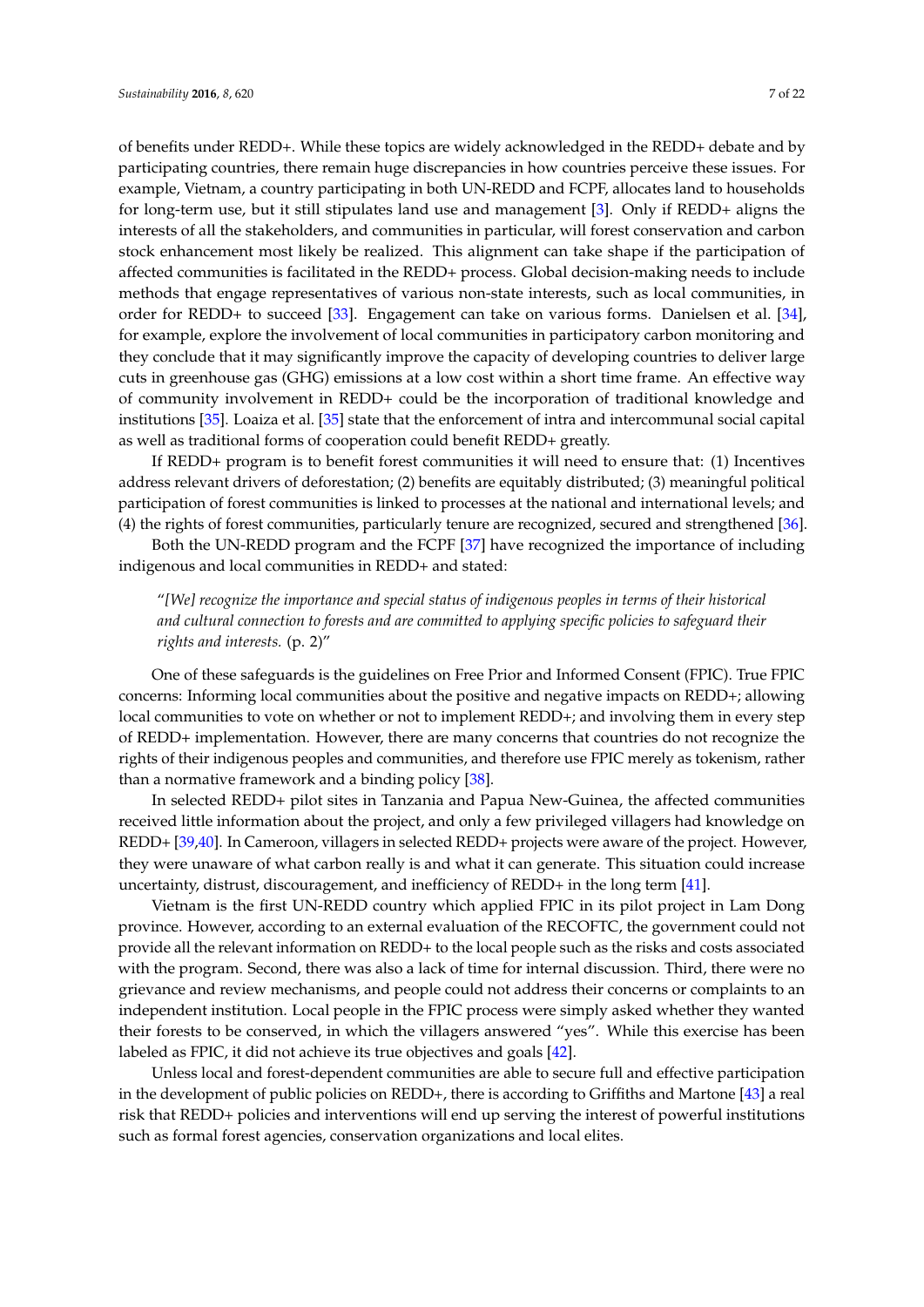#### *3.4. Emergence of Private Stakeholders*

Countries could get REDD+ funding either through compliance or voluntary carbon markets. Compliance markets rely on international and national legislation and agreements for emissions reduction and include the Clean Development Mechanism and European Union's Emissions Trading Scheme. Voluntary carbon markets are based on decentralized demand for carbon offsets and allow individuals and companies to purchase carbon credits [\[7\]](#page-17-2). The Climate, Community and Biodiversity Standard (CCB) and the Verified Carbon Standard (VCS) are guidelines for the voluntary carbon offset industry. The former also evaluates social and environmental impacts of a project, whereas the latter is mainly concerned with carbon offsets.

Terrestrial emissions-based carbon markets will attract a substantial amount of market actors. This could lead to a so-called "global land grab" in which countries with weak or no social safeguard systems sell forestland to transnational companies and other market actors. These actors could consequently push communities out from their lands and forests. Agrawal et al. [\[7\]](#page-17-2) state that countries need to incorporate stronger safeguards protecting the interests of forest-dependent communities in the context of terrestrial emissions reduction efforts.

A study of Asia Indigenous Peoples Pact (AIPP) [\[38\]](#page-18-11) mentions the threat of the emergence of market actors, or so-called "carbon cowboys", who are entering indigenous and traditional owned forests to profit from the value of carbon and carbon market speculation. A study of Espinoza Llanos and Feather [\[44\]](#page-19-0) has effectively shown that without proper community consultation and FPIC, lack of national guidelines, and weak social safeguards, there has been an explosion of carbon piracy in pilot REDD+ initiatives involving indigenous forest-dependent communities in Peru [\[44\]](#page-19-0). These "carbon pirates" convinced these communities to sign away their land and carbon rights in favor of commercial interest which largely ignored the protection of indigenous peoples' fundamental rights. REDD+ unintentionally provided these "carbon pirates" an increasing control over forests and intellectual property of these communities, resulting in manipulation of costs and inequality of distribution of benefits [\[44\]](#page-19-0). Therefore, REDD+ schemes should invest in the capacity building and tenure rights of indigenous communities as well as the implementation of safeguards which could prevent "global land grab" [\[38](#page-18-11)[,44\]](#page-19-0).

#### **4. Livelihood Impact**

REDD+ could affect the livelihoods of forest-dependent communities in various ways. REDD+ could contribute to poverty alleviation, provide local households extra income from carbon credit payments, and offer other co-benefits such as improved land tenure or carbon ownership. However, REDD+ could also harm local communities, such as preventing local communities from making use of the forest for subsistence or through unequal benefit sharing. Therefore, this section is divided into the following six subsections: Poverty alleviation; income distribution and equity; forestland tenure and carbon rights; food security; co-benefits; and social safeguards. These subsections aim to explore how REDD+ positively and negatively affects forest-dependent communities' livelihoods.

#### *4.1. REDD+ and Poverty Alleviation*

There are two schools of thoughts on REDD+ and livelihoods: The "pro-poor" school and the "do-no-harm" school. The former argues that REDD+ should improve communities' livelihoods concomitantly with REDD+ implementation, whereas the latter school argues that REDD+ should not harm the involved communities [\[45](#page-19-1)[–47\]](#page-19-2). There is an essential difference in those approaches, as the pro-poor school treats a REDD+ as an integrated rural development program whereas the other school has a strict carbon dioxide reduction focus. A quantitative study of Sheng et al. [\[48\]](#page-19-3) shows that depending on the government objective in REDD+ implementation, such as social equity, environmental priority or poverty alleviation, different incentive and tax structures need to be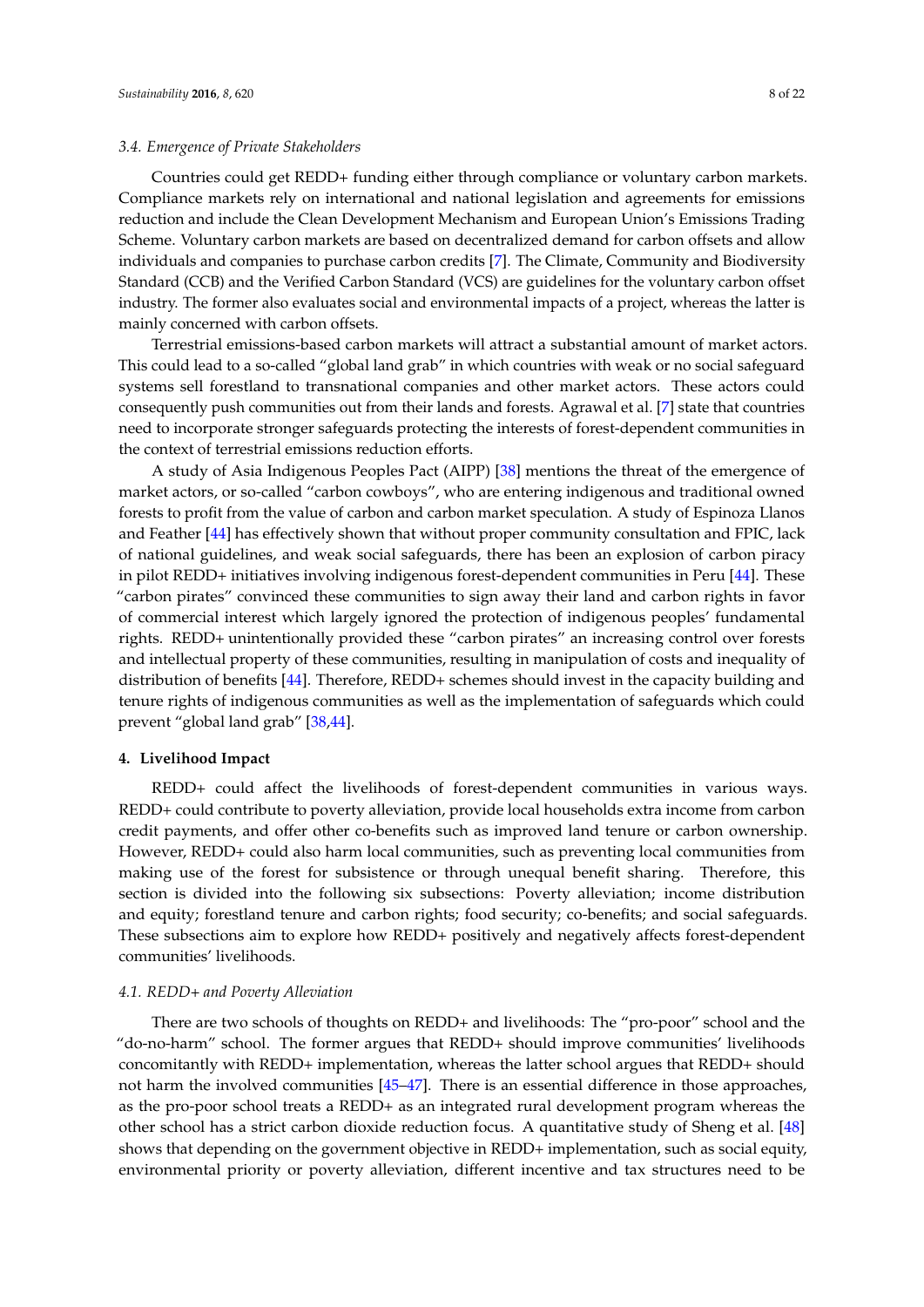implemented depending on the respective objective. However, there is a general consensus that the negative impacts of REDD+ on livelihoods should be minimized, its benefits are equitably shared, and there is an adequate participation of local communities in the implementation of REDD+ [\[47](#page-19-2)[,49\]](#page-19-4).

Wollenberg and Springate-Baginski [\[36\]](#page-18-9) propose a matrix to analyzing impacts of REDD+ on local livelihoods and governance. They divided the stakeholders of forest management in local households, communities, local governments and the timber industry. Local households could be compensated by REDD+ initiatives for reduced deforestation and income opportunities forgone. Communities could be rewarded with in-kind payments, such as infrastructural improvements, resulting in more efficient land use. Local governments will receive payments for conservation targets and forest management, while local timber companies could be compensated to shift their businesses to plantation forests which should cover at least the transition and transaction costs.

#### *4.2. Income Distribution and Equity*

As mentioned in Section [3.2](#page-5-0) Funding of REDD+ and Multi-level Governance, it remains unclear how REDD+ will be funded. Regardless of how REDD+ will be funded, REDD+ payments could increase income inequality between communities involved in REDD+ and those not involved in REDD+, and among households having legal land titles, and those that are landless. These inequalities could result in intra- and inter-community conflicts, and a growing economic inequality among households and communities [\[43\]](#page-18-16).

Stakeholders in REDD+ should recognize and acknowledge tradeoffs between conservation and development [\[8](#page-17-18)[,26\]](#page-17-19). Ghazoul et al. [\[8\]](#page-17-18) argue that REDD+ needs to take all the economic, social and political implications of avoiding deforestation into account. A development of a comprehensive trade-off analysis of REDD+ implementation and a business-as-usual option of commodity production is needed which could reveal the indirect economic, political, and socials costs and benefits of REDD+. While REDD+ could provide a stable income and guaranteed payments, it also has limited potential for economic growth. REDD+ implementation is also subject to inflation and it restricts opportunities for downstream industries. REDD+ implementation, opposed to the business-as-usual option, is furthermore dependent on external financing and might constrain future livelihood options. Other potential socio-economic risks of REDD+ implementation are: Reduced tax income; the risk of government investments being diverted elsewhere, rural-to-urban migration; and changing political-economic ties [\[8\]](#page-17-18).

There are three paradigms on payment for environmental services schemes including REDD+ [\[50\]](#page-19-5). The first paradigm is Commoditized Environmental Services (CES). CES is mostly market driven and is based on performance and outcomes. It does not take a pro-poor stance. The second paradigm is Compensating for Opportunities Skipped (COS). COS includes integrated conservation and rural development approaches. Both CES and COS require measurable targets for contracting environmental services. The third paradigm is Co-Investment in (landscape) Stewardship (CIS). CIS is based mainly on trust and planning, and is mainly used in collectively owned or state-owned land and natural resources. CIS concerns more collective action and payments in-kind. Hoang et al. [\[50\]](#page-19-5) argue that the various paradigms can be combined at different scales in a REDD+ value-chain which links local actions to global benefits. In a nested approach, CES seems to be most appropriate for a benefit distribution system from the central government to its local agencies, while CIS and COS are more appropriate on grass-roots levels [\[50\]](#page-19-5) (p. 59).

REDD+ is unlikely to be a driver of poverty alleviation, but it may help in diversifying incomes. Campbell [\[45\]](#page-19-1) argues that terrestrial emissions reduction efforts could provide financial incentives for shifting cultivators and extensive cattle ranchers. On the other hand, growers of commercial crops or those cutting trees for high-value timber are most likely not able to be compensated by REDD+ for the profits foregone by abandoning forest related economic activities. According to Campbell [\[45\]](#page-19-1), even smallholder intensive agroforestry is usually more profitable than REDD+ payments.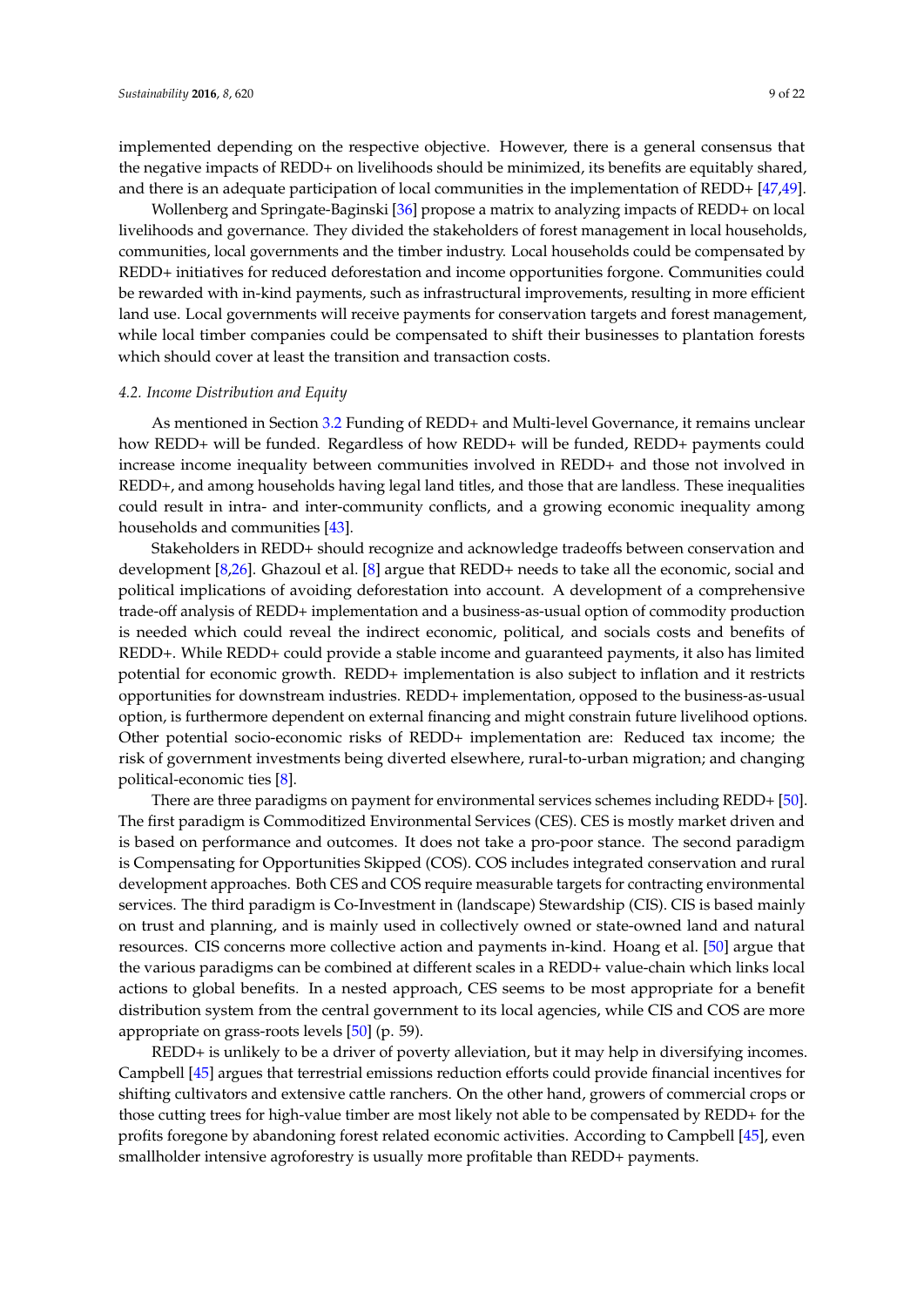#### *4.3. Forestland and Carbon Tenure and Rights*

In many countries, forests are owned by the State. Many governments often do not take the traditional and customary forestland rights of its indigenous and local communities into account in decisions about land-use zoning and forest management [\[51\]](#page-19-6). REDD+ incentives could lead governments to restrict local communities to make use of their traditional and customary lands. Therefore, REDD+ might lead, in the worst case, to the displacement of indigenous and local communities, depriving them of their livelihoods and customary tenure rights [\[51\]](#page-19-6).

Various studies [\[7](#page-17-2)[,23,](#page-17-21)[41,](#page-18-14)[51–](#page-19-6)[55\]](#page-19-7) assert that securing tenure over forestland and carbon are necessary steps to be undertaken if REDD+ is to be successful in both forest conservation and livelihood improvement (Land tenure in this study is defined as [\[56\]](#page-19-8): "The right, whether defined in customary or statutory terms, that determines who can hold and use land (including forests and other landscapes) and resources, for how long, and under what conditions" (p. 303). Carbon rights can be defined as [\[57\]](#page-19-9): "Intangible assets created by legislative and contractual arrangements that allow the recognition of separate benefits arising from the sequestration of carbon in the biomass" (p. 3).). Unclear or insecure tenure rights might even lead to deforestation and forest degradation [\[58\]](#page-19-10). Robust forestland tenure, on the other hand, has proven to bring both social and ecological benefits—it could improve communities' livelihoods as well as increase their resilience and adaptive capacity against the impacts of climate change through forest conservation [\[40\]](#page-18-13).

Securing and distributing tenure rights over forestland and carbon are often crucial in order for local communities to gain from REDD+ payments. It also encourages local communities to be effective conservation agents. They would have more incentives to be involved in all the phases of a REDD+ scheme—ranging from participatory carbon monitoring to having the legal authority to stop illegal forest exploitation by outsiders [\[59\]](#page-19-11). Forest users would have few incentives to protect the resources, unless they own or have a stake in it. Unclear or insecure tenure may also lead to the exclusion of local people in REDD+, which could result in conflicts, economic inequality, deprivation of livelihoods, and human rights violations [\[51](#page-19-6)[,60\]](#page-19-12). Local people could become so-called REDD+ refugees if they are denied access to the lands they manage and depend on [\[8\]](#page-17-18).

There are various views on REDD+ and forestland tenure. Some views see REDD+ as a threat to (traditional) forest tenure, while other views see opportunities for REDD+ to secure tenure rights. Nasi et al. [\[52\]](#page-19-13) see the opportunities and state: "REDD+ could provide big incentives to clarify tenure, alleviating the existing low interest of establishing clear rights because of the widespread inability to recognize fully forest values" (p. 205). Lemaitre [\[61\]](#page-19-14), on the other hand, argues that adding value to forests might induce governments to exclude indigenous peoples from their lands and deny their traditional land rights.

REDD+ has complicated the relationship between land tenure and forest use, because it remains unclear who owns the carbon rights [\[62\]](#page-19-15). Clarifying legal and regulatory frameworks regarding carbon tenure and rights is necessary for a country to be ready for REDD+, especially because most developing countries have yet to define carbon tenure and rights in their domestic legislations [\[28\]](#page-18-1). Carbon and forestland tenure often do not overlap. This has proven to be problematic: one could own forestland, but not own its carbon stocks.

Studies on the impact of REDD+ on land tenure in Cameroon [\[41\]](#page-18-14), Brazil [\[54\]](#page-19-16), Tanzania [\[54\]](#page-19-16), Indonesia [\[54,](#page-19-16)[55\]](#page-19-7) and Vietnam [\[54\]](#page-19-16) conclude that REDD+ is often implemented in a context in which carbon and land tenure arrangements have not been clearly defined or effectively enforced. This often hinders the progress of REDD+ implementation, even though in the previously mentioned REDD+ schemes the importance of tenure has been widely acknowledged. Securing tenure is furthermore necessary but not sufficient. It needs to be able to compete with other economic interests that emit GHGs. In other words, securing tenure is not the panacea. Effectiveness of REDD+ depends on the ability and interest of local communities to sustainably manage their forests and enhance carbon stocks [\[55\]](#page-19-7). A study of To et al. [\[49\]](#page-19-4) on PES, tenure, and poverty reduction in Vietnam reveals that households with unclear tenure, being often the poorest in their respective communities, have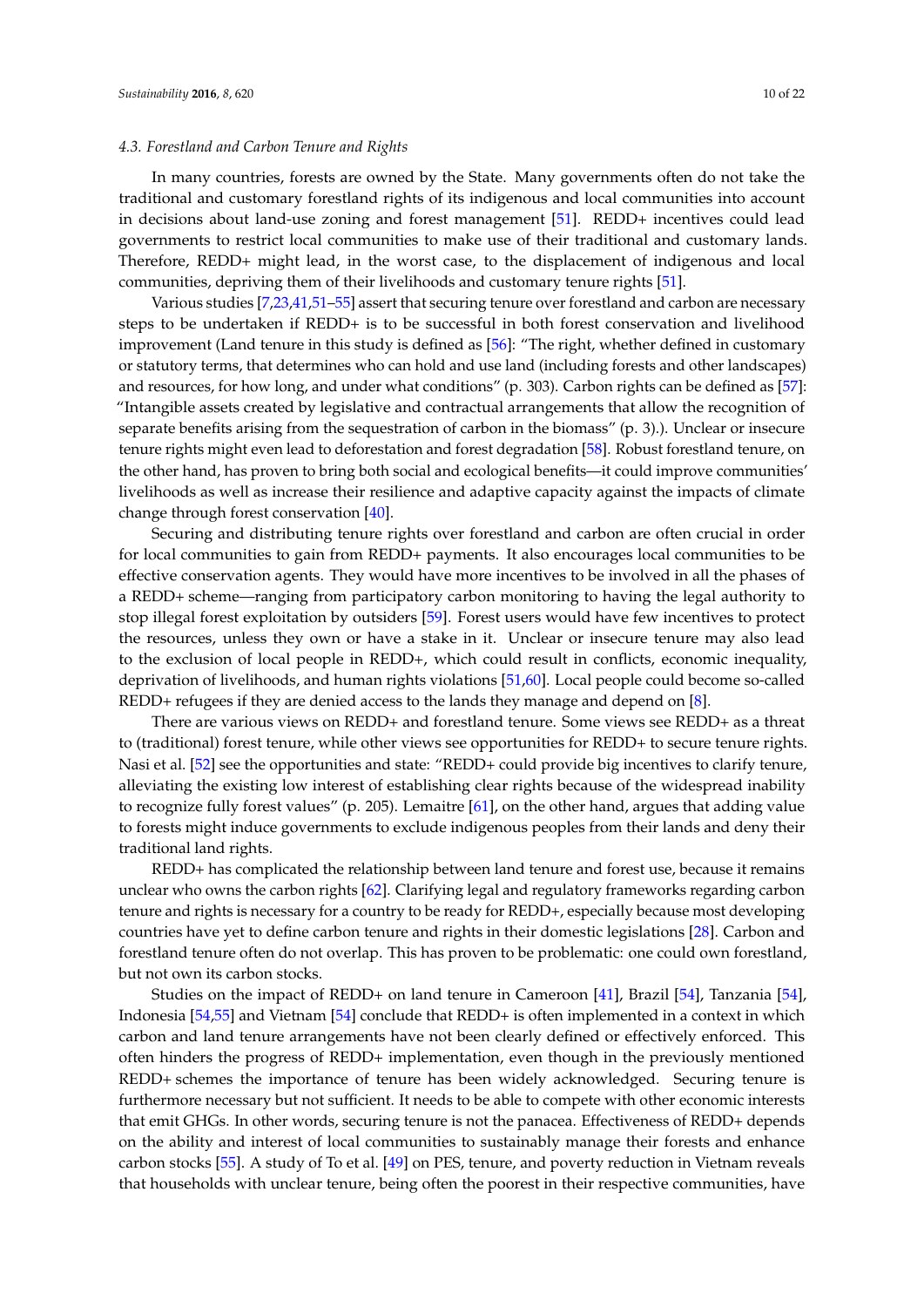been excluded altogether from the benefits of PES schemes. In this case, the PES schemes actually impacted the poorest households negatively, and exacerbated income inequality. Highlighting the importance of management rights and control over territories, Loaiza et al. [\[35\]](#page-18-8) showcase that among indigenous communities in the Ecuadorian Amazon forestland tenure allocation did not necessarily lead to communities having more decision-making power. Traditional institutions and boundaries in particular disappeared concomitantly with the introduction of formal institutions and boundaries. This led to less decision-making power of the local communities.

#### <span id="page-10-1"></span>*4.4. Food Security*

REDD+ could reduce the availability of potential agricultural land, which could lead to higher land rents and food prices [\[63\]](#page-19-17). Suitable land for agriculture will most likely be used for high-valued cash crops for export, resulting in higher land rents and food prices. Subsistence farmers, however, will not be able to exceed the opportunity costs because of their lower economic revenues. This could aggravate poverty and hunger among marginalized people, unable to buy food or practice farming.

In many tropical forests, indigenous and forest-dependent communities practice shifting cultivation for subsistence purposes. Various studies [\[50](#page-19-5)[,64](#page-19-18)[,65\]](#page-20-0) see shifting cultivation as one of the drivers of deforestation and carbon dioxide emissions. In a REDD+ scheme, shifting cultivation could therefore be prohibited [\[38\]](#page-18-11). However, under the right conditions shifting cultivation or swidden agriculture has been proven to be sustainable. It could even enhance biodiversity [\[18,](#page-17-12)[66](#page-20-1)[–68\]](#page-20-2). In tropical forests, traditional swidden agriculture is often the most sustainable and secure livelihood strategy [\[66\]](#page-20-1). Under a REDD+ scheme, food shortages could occur if swidden agriculture is prohibited, because it remains a question whether other "carbon-friendly" forms of agriculture could make up for the food loss. There is evidence of communities retreating from voluntary PES schemes, after they realized that the scheme increased food insecurity [\[24\]](#page-17-16). The resources management strategies promoted by the PES scheme did not comply with local practices and dietary requirements.

Due to high fluctuation of market prices of perennial crops and carbon prices, REDD+ should incorporate swidden agriculture and traditional livelihood practices (such as hunting, fishing, NTFP collection, etc.) in an overall development strategy to ensure subsistence income from various sources as well as food security on the long term [\[68\]](#page-20-2). Mutabazi et al. [\[69\]](#page-20-3) evaluated how REDD+ impacted local livelihoods in Tanzania. Even though REDD+ projects provided co-benefits (see: Section [4.5](#page-10-0) Co-benefits) such as new agricultural land for villagers to create a food-buffer, poorer households did not have enough capital to expand their agricultural plots, and were still forced to collect forest products for subsistence purposes.

#### <span id="page-10-0"></span>*4.5. Co-benefits*

So far, this review has mainly focused on the potential negative impacts of REDD+. This can be justified that in case REDD+ has a neutral or positive impact on local communities no countermeasures have to be undertaken. With a total amount of US\$ 73.6 million approved for 18 national programs for the UN-REDD in 2014 [\[13\]](#page-17-7), it is less likely that the financial benefits of UN-REDD will have an impact on forest-dependent communities. It is therefore important to focus on the co-benefits of REDD+. In the previous sections, we have pointed out that REDD+ could improve forest-tenure, provide income diversification, and greater benefits from ecosystem services could be reaped. Other potential long-term benefits furthermore include a greater adaptive capacity of local communities, improved forest governance, increased transparency and accountability, improved local infrastructure, development of human capital, strengthening of social capital, job creation, and so on [\[70,](#page-20-4)[71\]](#page-20-5).

#### *4.6. Social Safeguards*

Carbon sequestration benefits and risk mitigation receive more emphasis in REDD+ initiatives on the multilateral level, whereas NGO projects appear to place a stronger emphasis on social rights and benefits [\[72\]](#page-20-6). As mentioned in Section [2](#page-2-1) The UN-REDD Program and the FCPF, multilateral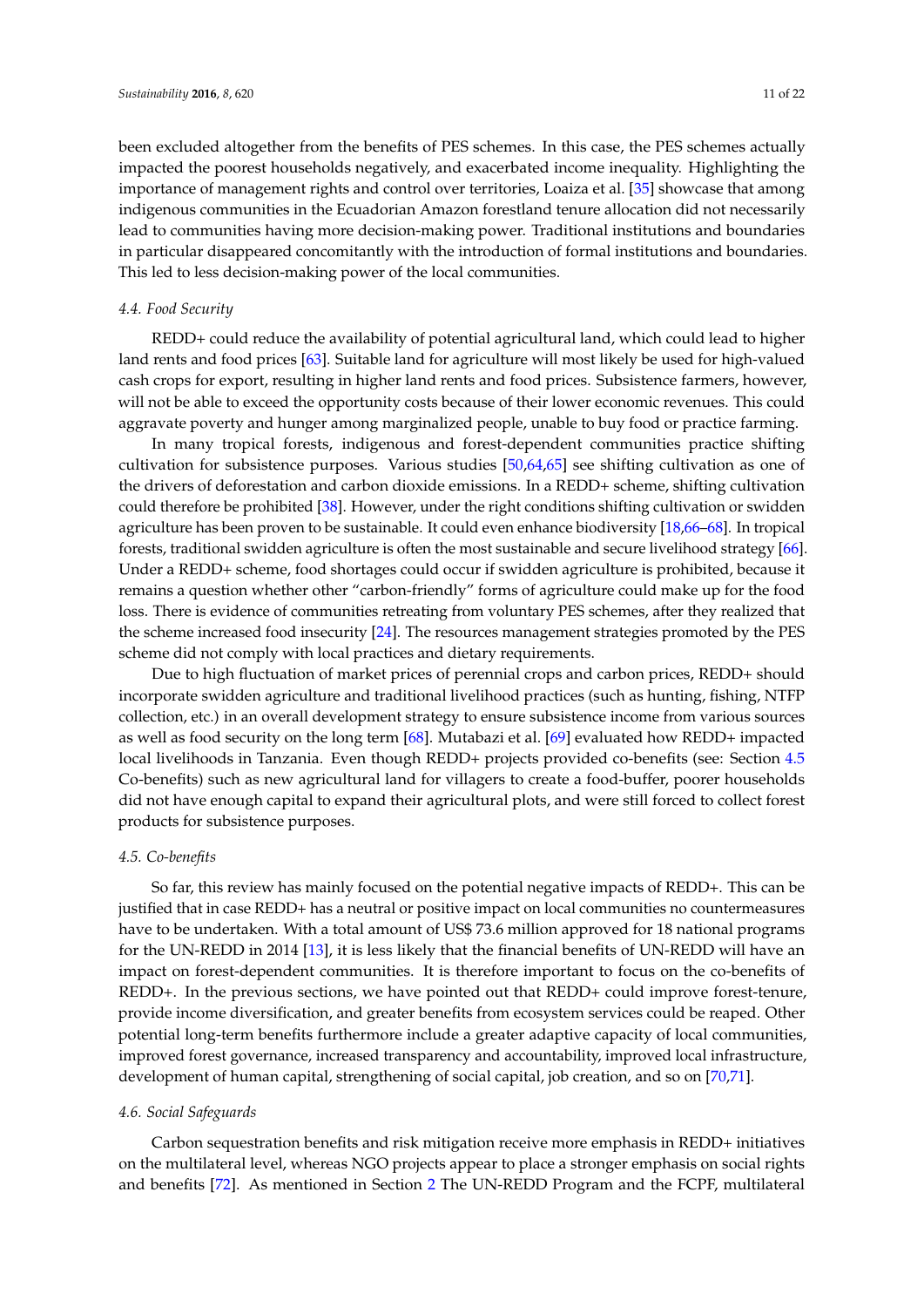initiatives like UN-REDD and the FCPF do address social safeguards, but it is not clear how these will be enforced. Outcomes of COP-19 in Warsaw in 2013 state that each two years governments should provide a summary of information on how they are complying with the REDD+ safeguards, as agreed in COP16. Least developed countries are exempted from this rule. Lang [\[73\]](#page-20-7) evaluates the decision on enforcing the social safeguards in REDD+ as troublesome. There are no mechanisms to verify whether governments are telling the truth nor is it clear what the consequences are if countries do not comply with the social safeguards (see also: Lyster [\[11\]](#page-17-5)).

#### **5. Socio-Cultural Impact**

Many indigenous communities' organizations have long considered themselves as victims of neoliberalism and market policies. REDD+ could also be considered as a neoliberal approach to forest conservation as its main rationale is that forests should be protected in order to get financial benefits from carbon credits. Therefore, various representatives of indigenous peoples have rejected REDD+ [\[74\]](#page-20-8). This rejection stems from various critical studies on Payment for Environmental Services (PES) and REDD+ [\[24,](#page-17-16)[75,](#page-20-9)[76\]](#page-20-10). These studies argue that PES and REDD+ commodify ecosystems, and that the "neo-liberalization of nature" has severe negative implications for conservation and development, as well as local communities. REDD+ promotes carbon storage and sequestration based on market-based and neo-liberal utilitarian principles. This revaluation of nature and ecosystems promotes a shift in the conservation ethos of powerful stakeholders in nature conservation to monetary profit, supply and demand principles, and opportunity costs [\[24\]](#page-17-16). Vijge et al. [\[29\]](#page-18-2) already observed that the REDD+ countries in their study moved towards the carbonization of forest governance, in which they paid little to no attention to local livelihoods and biodiversity. How does the literature evaluate the impact of REDD+ and the monetarization or carbonization of nature on the social lives and cultures of affected communities? Does REDD+ sufficiently incorporate socio-cultural aspects in avoiding deforestation and forest degradation, if no what are its (potential) impacts?

#### *5.1. Loss of Traditional Knowledge and Practices*

Forests form for many indigenous peoples an integral part of their existence [\[18,](#page-17-12)[38,](#page-18-11)[44\]](#page-19-0). Therefore, restructuring or banning traditional forest management systems because of REDD+ do not only change local people's forest use practices, but also the ecological, cultural, social, spiritual, political customary, institutional and world-view values which underline and justify it. REDD+ could therefore change communities on various dimensions (Figure [1\)](#page-2-0). A fixation on carbon sequestration and monetary benefits could lead to intended and unintended socio-cultural consequences, which could change indigenous and local communities for the worse.

Being amongst the most vulnerable to climate change, forest-dependent and indigenous communities have traditional knowledge and management systems, which could actually provide effective solutions to climate change mitigation and adaptation [\[4](#page-16-3)[,18\]](#page-17-12). Incorporating indigenous and traditional knowledge in REDD+ will not only limit the negative socio-cultural impacts of REDD+, but will also allow stakeholders in forest management to incorporate sustainable traditional and indigenous forest management practices [\[38,](#page-18-11)[51\]](#page-19-6). Loaiza et al. [\[35\]](#page-18-8) prove that in their study site in the Ecuadorian Amazon, traditional knowledge has been especially important for benefit sharing and monitoring activities among the local indigenous communities participating in REDD+.

As mentioned in Section [4.4](#page-10-1) Food Security, indigenous and local people could be forced to give up swidden agriculture in a REDD+ scheme. Implementation of REDD+ might therefore negatively influence traditional management systems, which could result in the social disruption of communities and a loss of traditional knowledge and practices [\[8](#page-17-18)[,77\]](#page-20-11). Corbera [\[24\]](#page-17-16) argues that REDD+ could produce a myriad of indirect socio-economic consequences including the further demonization of swidden agricultural practices. Moreover, commenting on the impacts of REDD+ on local peoples' ways of life, AIPP [\[38\]](#page-18-11) state: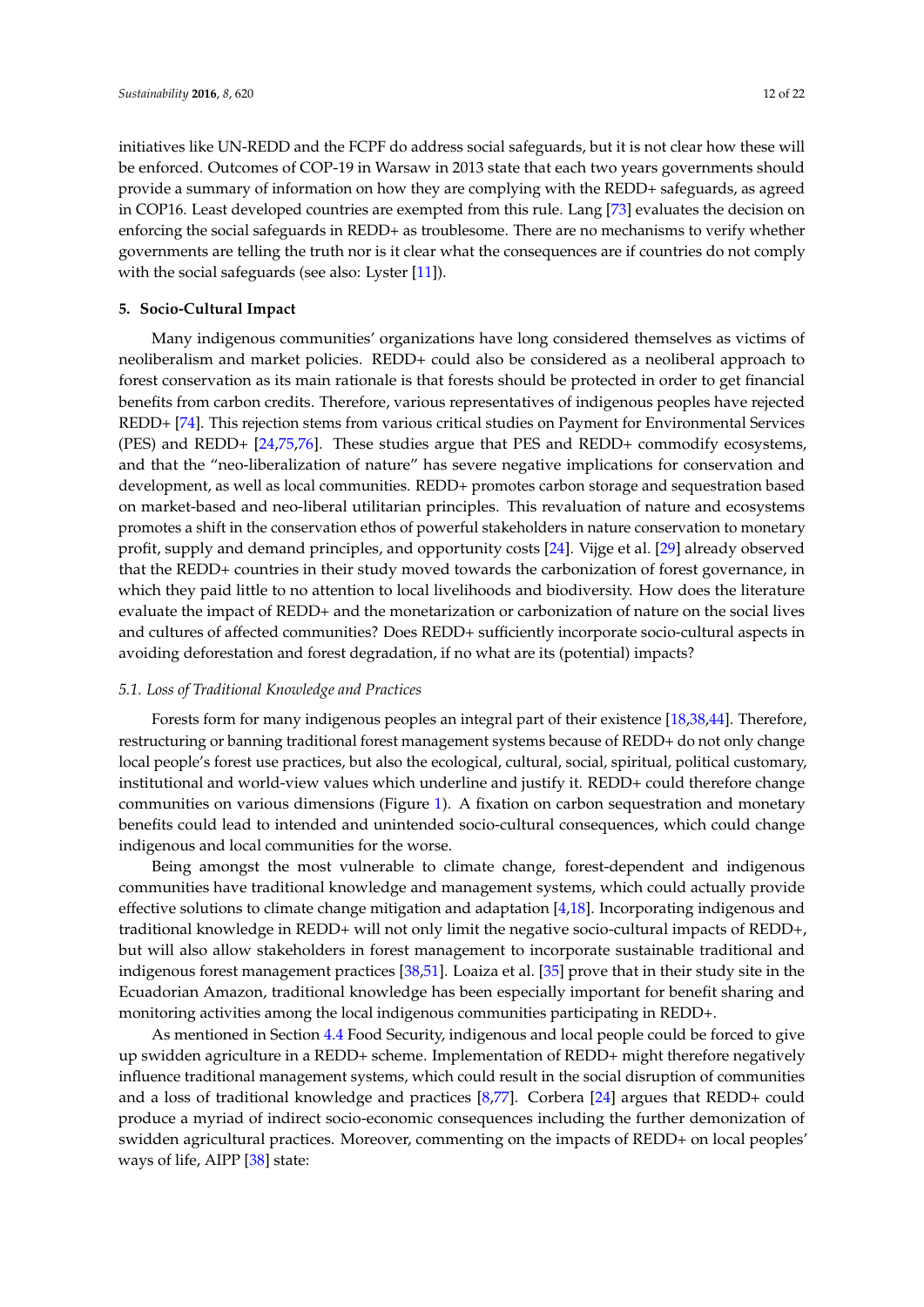"*There is a concern that forest and natural resource-based livelihoods [of ethnic/indigenous minorities] can be identified as drivers of deforestation and therefore, its practice may be curtailed or banned altogether. [...] These forms of livelihoods are linked to their identities and traditional culture. This will therefore have serious implications on the ways of life, food security and traditional knowledge of ethnic minorities* (p. 11)."

A solution which could include traditional forest management systems in a REDD+ scheme is community-based forest management. Incorporating the success factors identified from research on community-based forest management (CBFM) could enhance the likelihood of success for REDD+ initiatives [\[35](#page-18-8)[,78–](#page-20-12)[81\]](#page-20-13). However, CBFM should not be perceived as panacea. A REDD+ project in Nepal had strengthened CBFM conditions, CBFM user groups participated more in activities, their networks were strengthened, and their sources of incomes appeared to be increased [\[81\]](#page-20-13). Nonetheless, REDD+ did limit the autonomy of these user groups. Customary institutions also had less decision making power, and forest-dependent communities' access to forests became more restricted. Furthermore, external political agendas increasingly replaced the needs and interests of forest users [\[81\]](#page-20-13). Newton et al. [\[78\]](#page-20-12) conclude that REDD+ could make use of the natural, human, social, and institutional capital associated with CBFM sites to achieve its goals. REDD+ could moreover finance CBFM structures as well as strengthen forest-dependent communities' capacity to engage in REDD+ and conservation activities. On the other hand, existing CBFM practices do not present solutions to all REDD+ implementation challenges. REDD+ funding therefore needs to invest in the development of new institutions, benefit-distribution mechanisms and MRV mechanisms [\[78\]](#page-20-12).

#### *5.2. Cultural and Social Deterioration*

In the previous sections, some potential impacts of REDD+ have been discussed, such as changes in land tenure, institutions, participation of local people in forest management, and livelihoods. All of these changes could contribute to cultural and social deterioration among indigenous and local communities. The institutional impact of REDD+ could, for example, cause a loss of traditional institutions in indigenous and local communities [\[35,](#page-18-8)[38,](#page-18-11)[44,](#page-19-0)[77\]](#page-20-11).

The commodification of nature has various implications on the way local communities perceive nature, interact with the natural environment and with each other as respective members of their communities. REDD+ facilitates market transactions based on a single exchange value, namely carbon credits [\[82\]](#page-20-14). This monetary fixation on nature fails to take social-cultural and ecological values of ecosystems into account, and it disregards its complexity. This could lead not only to environmental degradation (Section [6](#page-12-0) Environmental Impact) but also to cultural and social deterioration of many indigenous and local communities who perceive forests in a holistic and complex way which go beyond carbon and monetary fixation [\[2,](#page-16-1)[18\]](#page-17-12). This deterioration could be worsened by the new socio-economic hierarchies that will be created because of REDD+. This involves a re-positioning of existing actors, the emergence of other, sometimes more powerful, actors, and the restructuring of unequal power relations in access to wealth and natural resources [\[24](#page-17-16)[,82\]](#page-20-14).

#### <span id="page-12-0"></span>**6. Environmental Impact**

This review mainly pays attention to the socio-economic aspects of the impact of REDD+ on local communities. However, from forest-dependent communities' point of view, it is also important to evaluate the impact of REDD+ on the direct natural environment. Not only is the natural environment closely intertwined with other aspects of communities' livelihoods and socio-cultural systems, but REDD+ could have both positive and negative impacts on forests and biodiversity. Therefore, what is the environmental scope of REDD+ and does REDD+ enhance or rather degrade biodiversity?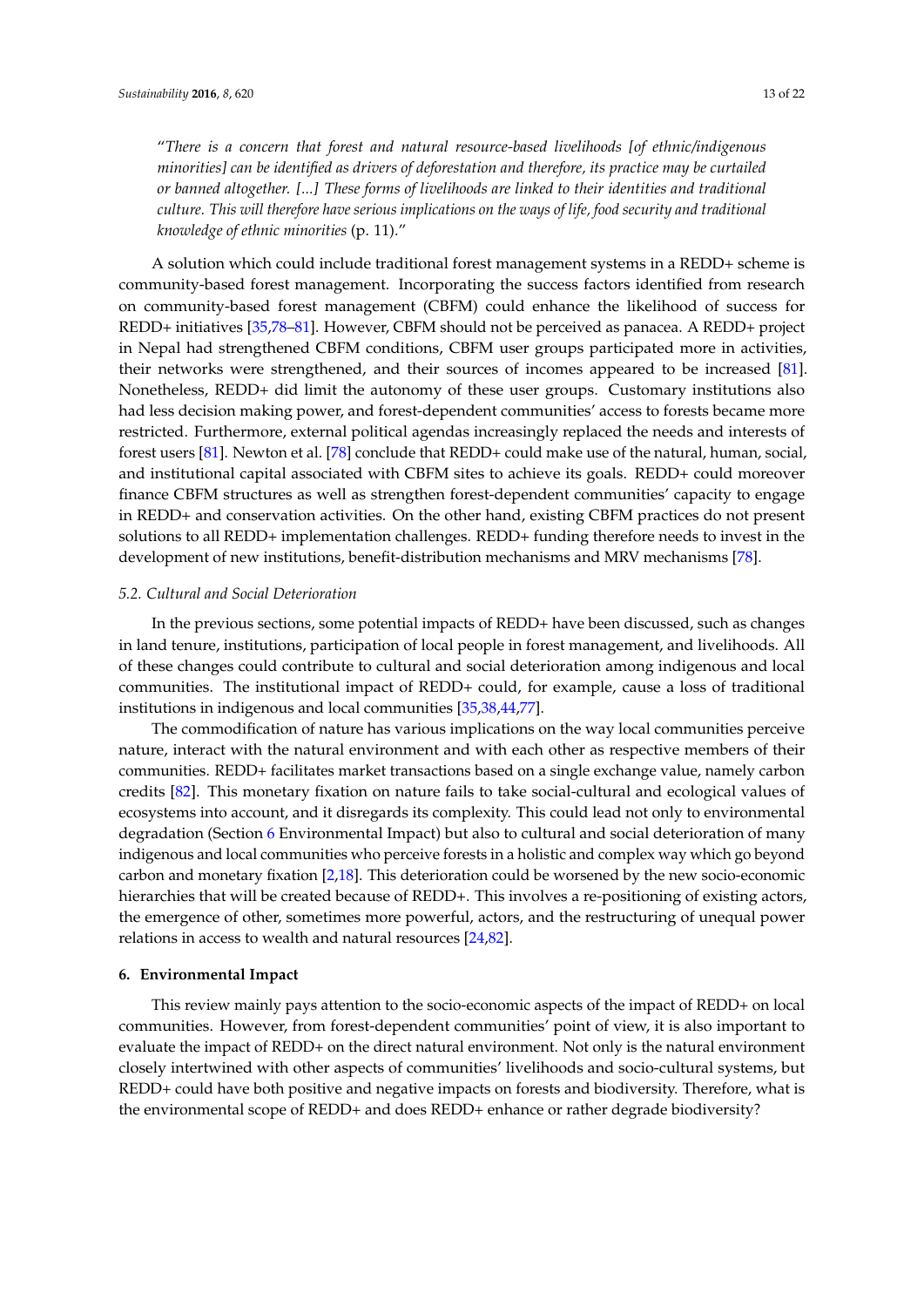#### *6.1. The Scope of REDD+*

The scope of REDD+ remains a major challenge. It is unclear whether countries will receive carbon credits for: Avoiding leakage and future deforestation; avoided deforestation; forest conservation; or afforestation and reforestation. The ultimate decision will most probably be made by political factors and outcomes of COP meetings. Another challenge is whether countries will receive credits for output-based approaches or stock-based approaches. The former takes the changes in forest cover over a specific time period into account, while the latter considers the total forest cover [\[83\]](#page-20-15). This raises the challenge of additionality. Should communities be rewarded for continuing to conserve the forests or should communities be rewarded for not clearing the forests? Anderson [\[77\]](#page-20-11) state:

"*Crucial challenges in REDD+ policy design are to prevent deforestation without creating a perverse incentive to threaten forests and to reward successful forest stewards like indigenous peoples* (p. 22)."

Lang [\[84\]](#page-21-0), for example, criticizes the government of Guyana, a country with a historically low deforestation rate, for threatening the international community to clear the forests if they don't receive REDD+ payments for their carbon stocks. Therefore, REDD+ could indirectly contribute to deforestation if it does not clarify its scope and approach.

#### *6.2. Impacts on Biodiversity*

As stated in Section [2](#page-2-1) the UN-REDD Program and the FCPF, both UN-REDD and the FCPF acknowledge that REDD+ should not only reduce deforestation and forest degradation but also include biodiversity conservation and sustainable management of forests. Deforestation is one of the largest threats to global biodiversity, and the world's birds, mammals and amphibians [\[85\]](#page-21-1). REDD+ provides, therefore, many new opportunities to improve biodiversity [\[85](#page-21-1)[,86\]](#page-21-2). Panfil and Harvey [\[86\]](#page-21-2) evaluated 80 REDD+ projects across the world. All of these projects included biodiversity conservation goals and at least 15 of these projects already reported positive biodiversity outcomes. However, Panfil and Harvey [\[86\]](#page-21-2) conclude that many of the projects' biodiversity goals lacked measurable and time-bound components. Projects often did not implement a clear monitoring component, and there were very often no clear guidelines on how biodiversity goals were expected to be implemented and/or achieved. Therefore, biodiversity objectives for REDD+ are more likely to be achieved if there is clear alignment among threats, goals, interventions and monitoring plans [\[85,](#page-21-1)[86\]](#page-21-2). If there is no clear alignment, REDD+ could pose a risk to biodiversity and ecosystems.

REDD+ poses a risk to biodiversity in several ways. First of all, there could be a risk that, because of unclear forest definitions, forests are changing into monocultures or tree plantations that increase the carbon stocks at the expense of biodiversity and socio-cultural values [\[7](#page-17-2)[,53](#page-19-19)[,63\]](#page-19-17). Another risk is that there could be increased land-use pressure on carbon poor ecosystems outside REDD+ areas. While these eco-systems could have a high biodiversity or socio-cultural significance, there could be a risk that these systems will not be targeted by REDD+ because of the low carbon sequestration. REDD+ may actually threaten biodiversity in low-carbon density ecosystems if one only pays attention to carbon sequestration of forests [\[7](#page-17-2)[,63\]](#page-19-17).

There are many different definitions on what constitutes a "forest". COP19 states that each government is allowed to handle their own definition of "forest" in their national forest monitoring system. This provides a huge threat to biodiversity, since governments could include oil–palm and industrial tree plantations as "forest" [\[87\]](#page-21-3). Governments could therefore misuse the definition of forests, by introducing monoculture plantation, barren or shrub land as forests in order to reap the financial benefits of REDD+. Vanderhaegen et al. [\[88\]](#page-21-4) furthermore argue that a whole landscape approach, also known as Reducing Emissions from All Land Uses (REALU), would be a more effective approach to REDD+ implementation. The authors argue that various areas classified as "non-forest" in Ethiopia, such as local agroforestry systems, grazing lands, and home-gardens, do not only store huge amounts of carbon but also contain significant biodiversity values.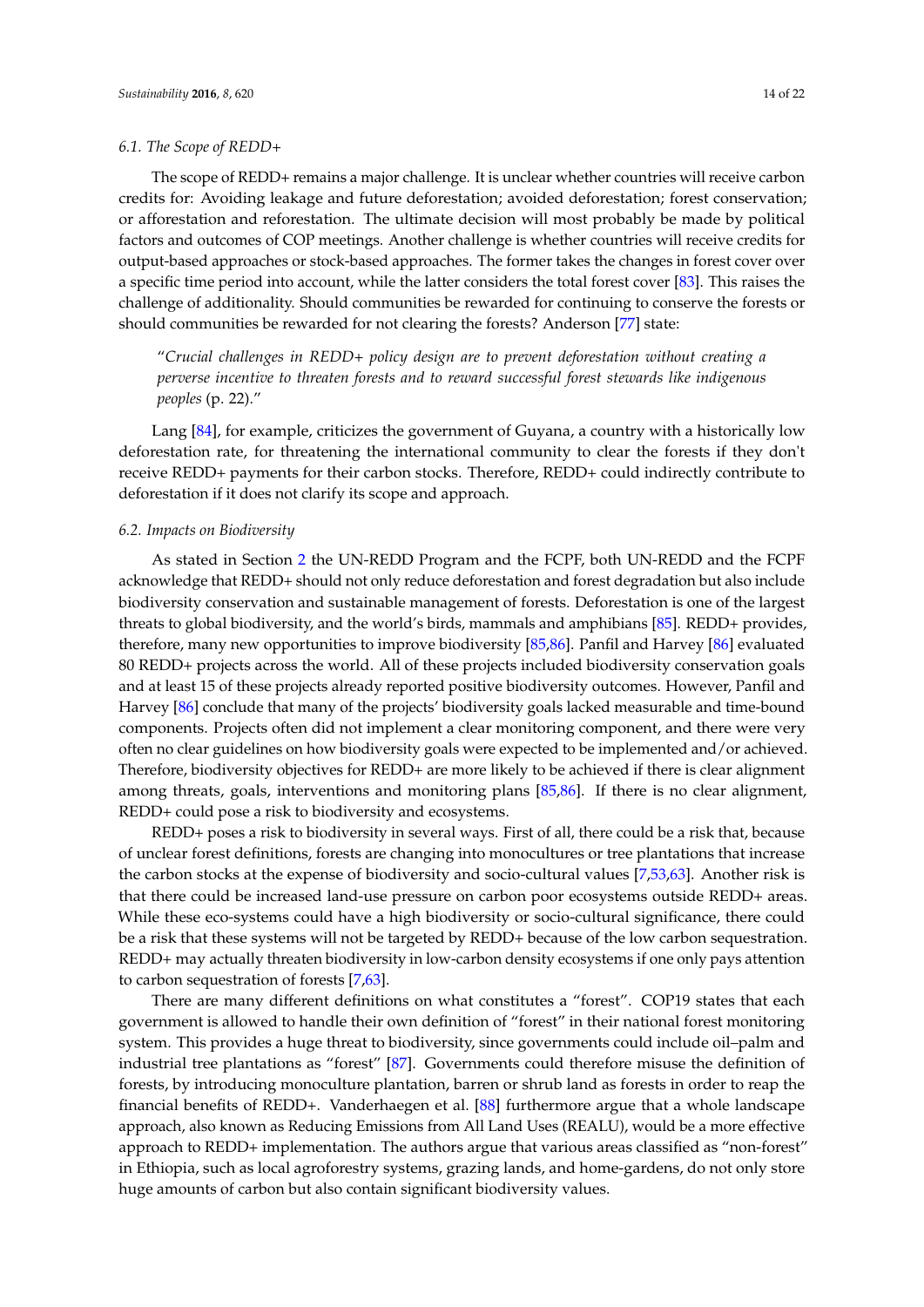#### <span id="page-14-0"></span>**7. Discussion and Conclusions**

REDD+ has the potential to be the new environmental paradigm on nature conservation and livelihood development. However, it needs to clarify and deal with several issues which have been mentioned in this study and the rich literature on REDD+. One thing is certain, REDD+ cannot provide a blueprint or a one-size-fits-all model. It needs to be adapted to the national and local context of each country involved in REDD+ [\[7\]](#page-17-2). For each country and context, this will be a different task and challenge. REDD+, however, needs to incorporate several binding social, economic and ecological safeguards to prevent the potential harmful impacts on local communities and the environment. Besides dealing with leakage, permanence and additionality, it should also adopt, at least, a "do no harm" principle.

There are different opinions on whether REDD+ should contribute to poverty alleviation or not. However, most stakeholders and scholars acknowledge that REDD+ should at least "do no harm" to local forest-dependent communities. A guideline of "not doing harm" could be the United Nations Declaration of Indigenous Peoples from 2008. Article 26 of the United Nations Declaration of Indigenous Peoples [\[89\]](#page-21-5), reads as:

"*1. Indigenous peoples have the right to the lands, territories and resources which they have traditionally owned, occupied or otherwise used or acquired. [..] 2. Indigenous peoples have the right to own, use, develop and control the lands, territories and resources that they possess by reason of traditional ownership or other traditional occupation or use, as well as those which they have otherwise acquired. [..] 3. States shall give legal recognition and protection to these lands, territories and resources. Such recognition shall be conducted with due respect to the customs, traditions and land tenure systems of the indigenous peoples concerned* (p. 10)."

It is not only a moral obligation of the international community to adhere to this declaration, but excluding local people from REDD+ could also be both harmful to people's well-being and the environment. Table [1](#page-15-0) provides a framework of REDD+ and indigenous and local peoples. This table is divided in the potential impacts of REDD+ on forest-dependent communities, the indicators, and potential solutions to prevent these impacts.

Table [1](#page-15-0) allows us to answer the four research questions of this paper. Firstly, REDD+ could potentially exclude forest-dependent communities and recentralize forest governance. Furthermore, it could introduce new powerful actors, such as so-called "carbon cowboys" and other external private and political actors. It is therefore important that countries do not only show a willingness to actively involve local stakeholders, such as forest-dependent communities, through a nested approach, but that they will also have to outline clearly in their REDD+ readiness plans how they are going to do it. While UN-REDD and the FCPF stress that they respect countries' sovereignty, establishing binding policies and stronger social safeguards is crucial to ensure that forest-dependent communities retain control and decision-making power over their forests and livelihoods.

Secondly, REDD+ provides various opportunities for livelihoods, but it remains important that trade-offs are realistic, fair, equitable and include all segments of forest-dependent communities, especially poorer households. REDD+ will most likely not alleviate poverty, but it could be a useful tool for income diversification. Depending on the type of household, REDD+ could also offer various co-benefits, such as carbon rights, agricultural expansion, and forestland tenure. However, also here safeguards need to be implemented, which clearly define carbon ownership, tenure, benefit sharing mechanisms, and viable livelihood alternatives. Unclear definitions may rather harm than benefit forest-dependent communities' livelihoods.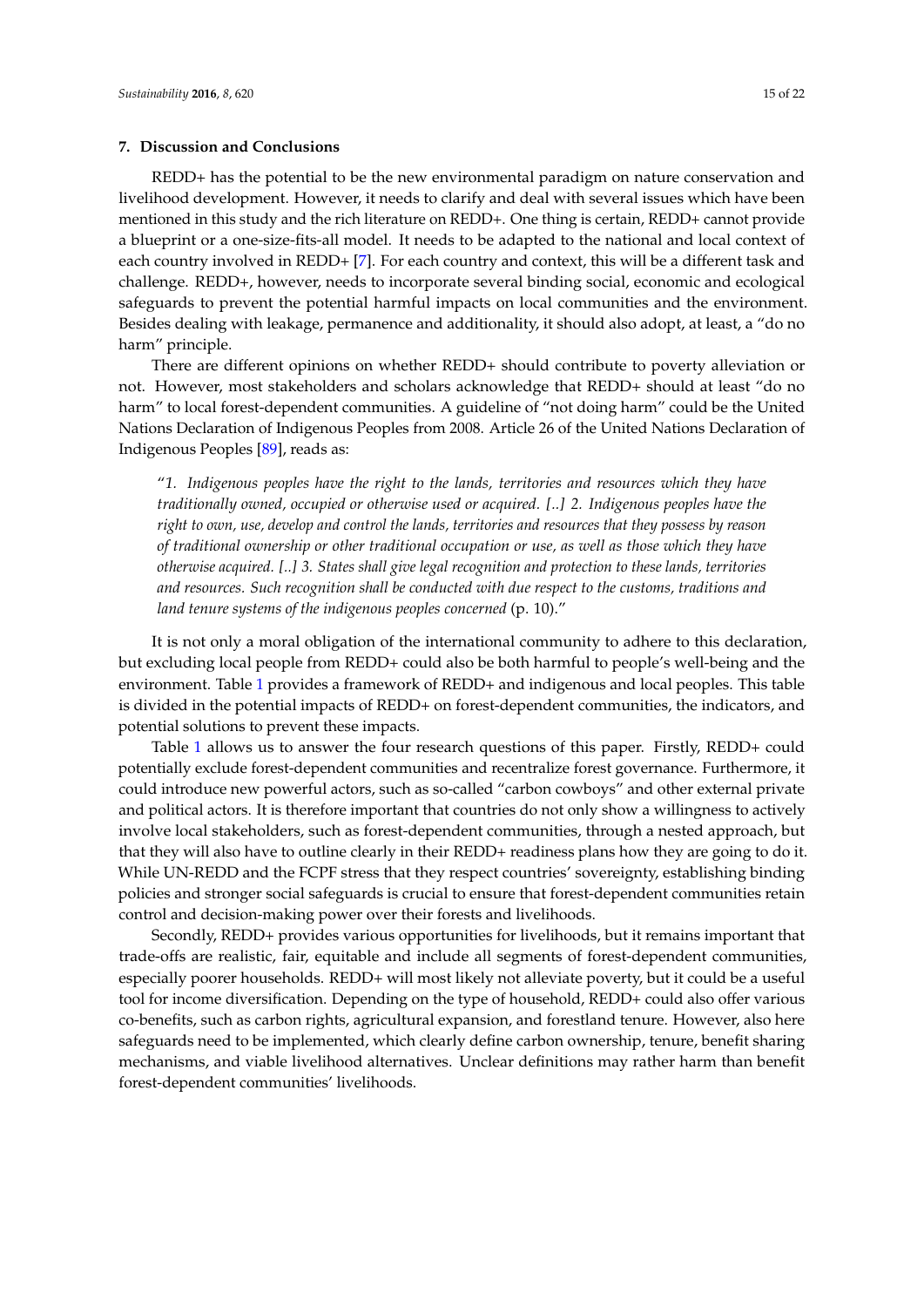# **Table 1.** REDD+ and forest-dependent communities.

<span id="page-15-0"></span>

| Dimension                           | How Could it Be Harmful?                                                                                                                                                                                                                                                                                               | Indicators                                                                                                                                                                                                                        | <b>Possible Solutions</b>                                                                                                                                                                                                                                                                                                                                                                                                                    |
|-------------------------------------|------------------------------------------------------------------------------------------------------------------------------------------------------------------------------------------------------------------------------------------------------------------------------------------------------------------------|-----------------------------------------------------------------------------------------------------------------------------------------------------------------------------------------------------------------------------------|----------------------------------------------------------------------------------------------------------------------------------------------------------------------------------------------------------------------------------------------------------------------------------------------------------------------------------------------------------------------------------------------------------------------------------------------|
| Institutional                       | Recentralization of forest governance; exclusion of local<br>communities in forest management and<br>decision-making; forest loss; global land grabs; loss of<br>traditional institutions $[7,16,21-24,29,38,44]$ .                                                                                                    | Participation of local people.<br>$\bullet$<br>Decision-making power and rulemaking.<br>$\bullet$<br>Forest monitoring.<br>$\bullet$<br>Forest governance structures.<br>Public and private stakeholders.                         | Binding policies and guidelines on Free Prior and Informed<br>Consent [38-43].<br>Decentralization of forest management [17,28,33].<br>٠<br>Nested approach and stronger social safeguards [22,25].<br>Community participatory carbon monitoring [34,59].<br>Capacity building and strengthening of national and local<br>institutions [16,21,35,78].<br>Third party grievance mechanisms [21].                                              |
| Forest governance                   |                                                                                                                                                                                                                                                                                                                        |                                                                                                                                                                                                                                   |                                                                                                                                                                                                                                                                                                                                                                                                                                              |
| Participation of local people       |                                                                                                                                                                                                                                                                                                                        |                                                                                                                                                                                                                                   |                                                                                                                                                                                                                                                                                                                                                                                                                                              |
| Private stakeholders                |                                                                                                                                                                                                                                                                                                                        |                                                                                                                                                                                                                                   |                                                                                                                                                                                                                                                                                                                                                                                                                                              |
| Livelihoods                         | Unequal distribution of income; people losing access to<br>the forests; people losing forest tenure rights; people<br>having less farmland; intra-and inter-community<br>conflicts; REDD+ does not cover the opportunity costs;<br>marginalization; discrepancies among<br>definitions [8,11,26,35,45-49,51-55,59,60]. | Income sources and distribution.<br>$\bullet$<br>Forest tenure and carbon rights and clarity.<br>$\bullet$<br>Agricultural activities and physical environment.<br>$\bullet$<br>Livelihood activities in forest.<br>$\bullet$     | Comprehensive trade-off analysis of REDD+ implementation<br>and a business-as-usual option of commodity<br>production [8,26,48].<br>Equal distribution of monetary and in-kind payments [47,49,50].<br>REDD+ as a source of income diversification and not poverty<br>$\bullet$<br>alleviation [45,63].<br>Securing and clarifying forest tenure and carbon rights [51-58].<br>Sustainable alternatives to livelihood strategies [41,45,68]. |
| Income                              |                                                                                                                                                                                                                                                                                                                        |                                                                                                                                                                                                                                   |                                                                                                                                                                                                                                                                                                                                                                                                                                              |
| Forest tenure Carbon rights         |                                                                                                                                                                                                                                                                                                                        |                                                                                                                                                                                                                                   |                                                                                                                                                                                                                                                                                                                                                                                                                                              |
| Food security Co-benefits           |                                                                                                                                                                                                                                                                                                                        |                                                                                                                                                                                                                                   |                                                                                                                                                                                                                                                                                                                                                                                                                                              |
| Socio-cultural                      | Loss of traditional or indigenous ecological knowledge;<br>loss of forest management practices; commodification<br>of nature [24,35,38,75-77,82].                                                                                                                                                                      | Traditional and indigenous forest practices.<br>$\bullet$<br>Traditional and indigenous cultures and<br>$\bullet$<br>social lives.<br>Worldviews and values on ecosystems<br>and nature.<br>Integration in the capitalist system. | Community-based forest management [35,78-81].<br>Inclusion of traditional and indigenous forest management<br>$\bullet$<br>practices in a REDD+ scheme [35,77,81].<br>Consultation and participation of traditional<br>institutions $[2,35,44,51]$ .                                                                                                                                                                                         |
| Traditional knowledge and practices |                                                                                                                                                                                                                                                                                                                        |                                                                                                                                                                                                                                   |                                                                                                                                                                                                                                                                                                                                                                                                                                              |
| Social and cultural deterioration   |                                                                                                                                                                                                                                                                                                                        |                                                                                                                                                                                                                                   |                                                                                                                                                                                                                                                                                                                                                                                                                                              |
| Environmental                       | Introducing mono tree plantations and high-carbon<br>production forests; more pressure on land outside<br>REDD+ forests; threat to ecosystems with high<br>biodiversity but low carbon<br>sequestration [7,21,53,63,85,86].                                                                                            | Definition of forests, deforestation and<br>$\bullet$<br>forest degradation.<br>Payments output- or stock-based.<br>$\bullet$<br>Biodiversity hotspots.                                                                           | Clear definitions of forests, deforestation and forest<br>degradation [7,53,63,87].<br>Addressing the main drivers of deforestation [7,36,38].<br>Quantifiable time-bound biodiversity goals [85,86].<br>Detailed guidelines on forest monitoring [85,86].<br>Biodiversity and livelihood fixation instead of carbon<br>fixation $[29,50]$ .<br>Sustainable alternatives to loss of agricultural land [45,63].<br><b>REALU</b> [88].         |
| Biodiversity Scope of REDD+         |                                                                                                                                                                                                                                                                                                                        |                                                                                                                                                                                                                                   |                                                                                                                                                                                                                                                                                                                                                                                                                                              |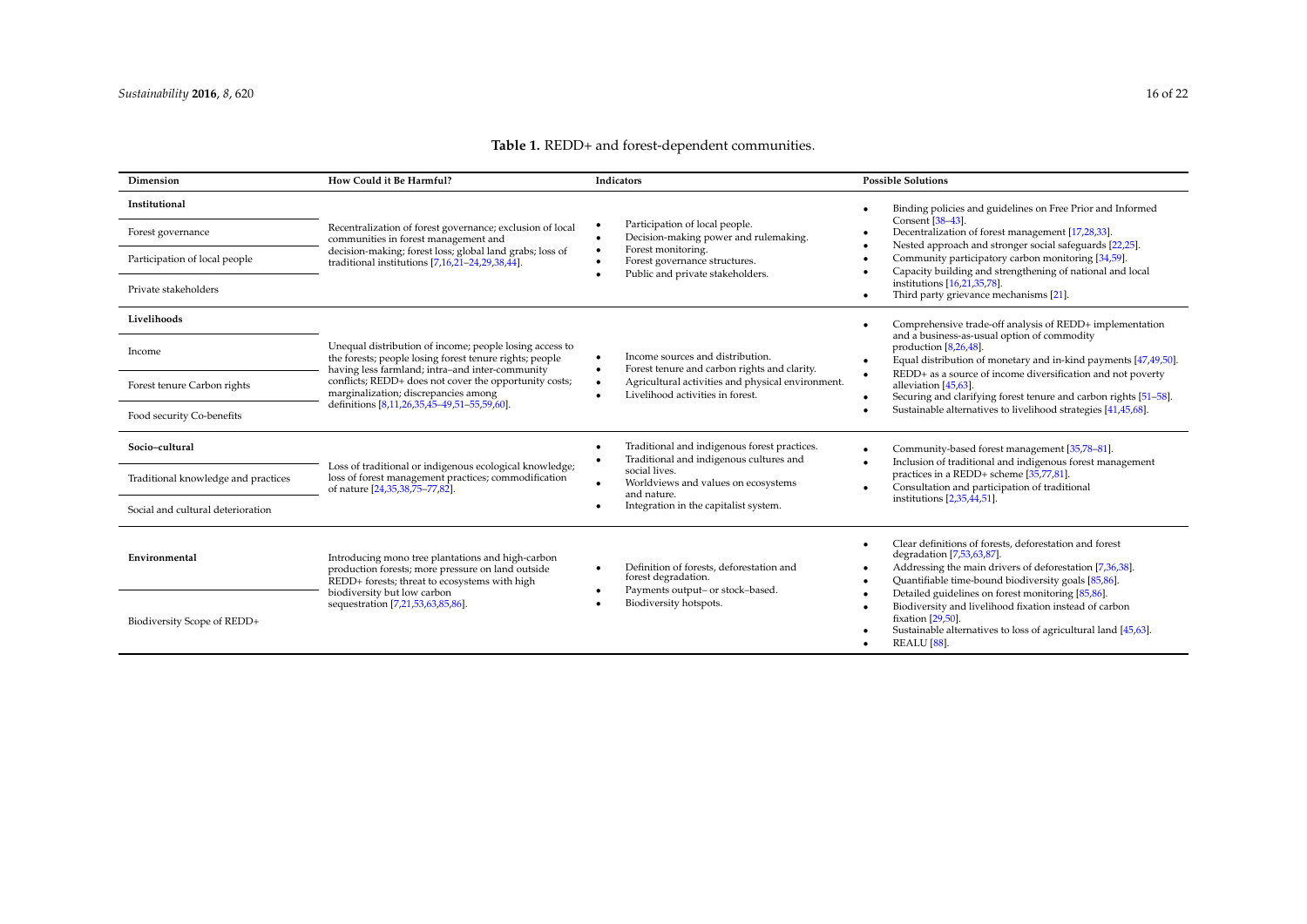Thirdly, in terms of socio-cultural impact, multilateral agencies, NGOs, REDD+ and donor countries, and other stakeholders need to apprehend the holistic and intertwined relationship of forest-dependent communities with the surrounding natural environments. The monetarization and carbonization of nature have been proven to be harmful to indigenous and forest-dependent communities. Incorporating traditional forest management systems in REDD+ could actually create a win-win situation. Various studies have shown that sacred forests are well protected [\[3,](#page-16-2)[18,](#page-17-12)[35\]](#page-18-8). Incorporation of these traditionally classified forests could therefore greatly benefit a REDD+ scheme as well as local cultures, ways of life and beliefs. There are various other ways to include traditional forest management systems in REDD+, but it is very important for policy makers to realize that forest-dependent communities might not want to adopt the narrative that forests are just carbon containers. For example, during the FPIC process among communities in Vietnam, this depiction of forests caused a lot of confusion among local participants, who, rightly, did not understand why they were the ones to 'stop' global climate change [\[42\]](#page-18-15).

Lastly, REDD+ needs to ensure that it does not threaten biodiversity. Some ecological significant places store relatively little carbon and monoculture plantations should preferably not be included in REDD+ programs. REDD+ needs to make sure that these low-carbon ecological hotspots remain protected and revalued through non-carbon credits. The Reducing Emissions from All Land Uses (REALU) approach as well as a biodiversity focus could ensure that REDD+ would not threaten low-carbon ecosystems or other non-forests of high ecological and carbon sequestration significance. However, REDD+ projects need to include quantifiable time-bound biodiversity goals, clearly address drivers of deforestation and forest degradation, and detailed guidelines on forest monitoring [\[86\]](#page-21-2). Therefore, both approaches and methodologies need to be reconstructed according to binding guidelines.

<span id="page-16-4"></span>Many local and indigenous forest-dependent communities might wonder why they are forced to be involved in a climate change mitigation program, such as REDD+, if it are actually the industrialized countries that have caused global climate change [\[74\]](#page-20-8). While local and indigenous forest-dependent communities are most affected by climate change [\[4\]](#page-16-3), the international community needs to integrate REDD+ into the local context, with local people being in charge of a local REDD+ scheme. This has often proven to be the most effective arrangement. Moreover, in no way should forest-dependent communities carry the huge burden of mitigating global climate change, while they have often been the ones who traditionally practiced low-carbon or "climate-friendly" livelihood activities.

**Acknowledgments:** This research has been funded by the Worldwide Universities Network Research Fund titled "Adopting REDD+ for Conservation, Sustainable Community Livelihood and Climate Change Mitigation" in 2013–2014. We wish to thank the anonymous reviewers for their valuable feedback.

**Author Contributions:** Mucahid Mustafa Bayrak wrote this paper as part of his PhD dissertation at the Department of Geography and Resource Management of the Chinese University of Hong Kong under the academic supervision of Lawal Mohammed Marafa.

**Conflicts of Interest:** The authors declare no conflict of interest.

#### **References**

- <span id="page-16-0"></span>1. Food and Agriculture Organization of the United Nations (FAO). *Global Forest Resources Assessment 2000*; FAO and United Nations: Rome, Italy, 2000.
- <span id="page-16-1"></span>2. Sobrevila, C. *The Role of Indigenous Peoples in Biodiversity Conservation: The Natural but often Forgotten Partners*; World Bank: Washington, DC, USA, 2008.
- <span id="page-16-2"></span>3. Bayrak, M.M.; Tu, T.N.; Burgers, P. Restructuring space in the name of development: The sociocultural impact of the forest land allocation program on the indigenous Co Tu people in central Vietnam. *J. Polit. Ecol.* **2013**, *20*, 37–52.
- <span id="page-16-3"></span>4. Macchi, M.; Oviedo, G.; Gotheil, S.; Cross, K.; Boedhihartono, A.; Wolfangel, C.; Howell, M. *Indigenous and Traditional Peoples and Climate Change*; International Union for Conservation of Nature: Gland, Switzerland, 2008.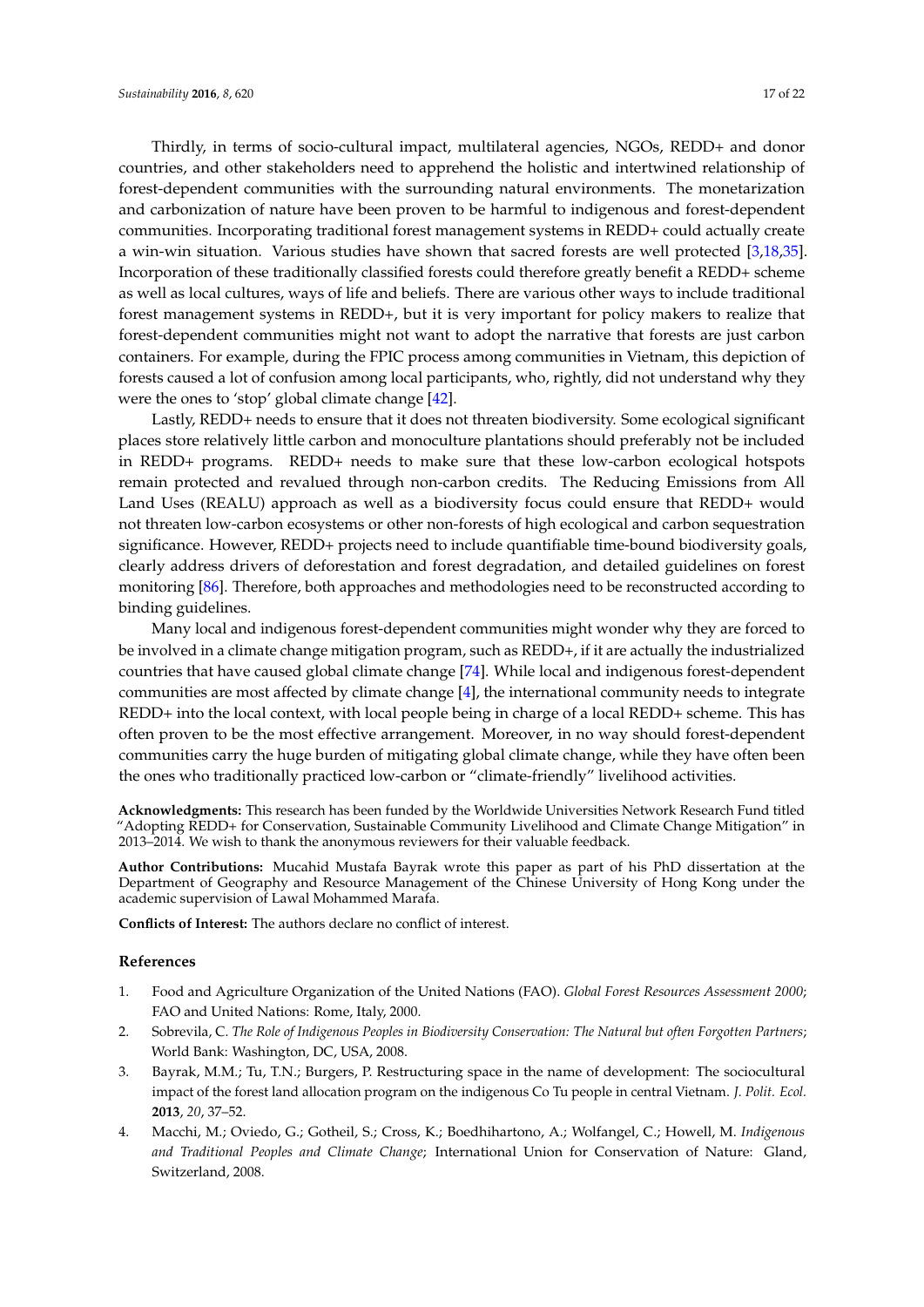- <span id="page-17-29"></span><span id="page-17-28"></span><span id="page-17-22"></span><span id="page-17-0"></span>5. Sunderlin, W.D.; Sills, E.O.; Duchelle, A.E.; Ekaputri, A.D.; Kweka, D.; Toniolo, M.A.; Ball, S.; Doggart, N.; Pratama, C.D.; Padilla, J.T.; et al. REDD+ at a critical juncture: Assessing the limits of polycentric governance for achieving climate change mitigation. *Int. For. Rev.* **2015**, *17*, 400–413. [\[CrossRef\]](http://dx.doi.org/10.1505/146554815817476468)
- <span id="page-17-1"></span>6. Minang, P.A.; van Noordwijk, M.; Duguma, L.A.; Alemagi, D.; Do, T.H.; Bernard, F.; Agung, P.; Robiglio, V.; Catacutan, D.; Suyanto, S.; et al. REDD+ Readiness progress across countries: Time for reconsideration. *Clim. Policy* **2014**, *14*, 685–708. [\[CrossRef\]](http://dx.doi.org/10.1080/14693062.2014.905822)
- <span id="page-17-2"></span>7. Agrawal, A.; Nepstad, D.; Chhatre, A. Reducing emissions from deforestation and forest degradation. *Annu. Rev. Environ. Resour.* **2011**, *36*, 373–396. [\[CrossRef\]](http://dx.doi.org/10.1146/annurev-environ-042009-094508)
- <span id="page-17-18"></span>8. Ghazoul, J.; Butler, R.A.; Mateo-Vega, J.; Koh, L.P. REDD+: A reckoning of environment and development implications. *Trends Ecol. Evol.* **2010**, *25*, 396–402. [\[CrossRef\]](http://dx.doi.org/10.1016/j.tree.2010.03.005) [\[PubMed\]](http://www.ncbi.nlm.nih.gov/pubmed/20417579)
- <span id="page-17-26"></span><span id="page-17-23"></span><span id="page-17-3"></span>9. Atmadja, S.; Verchot, L. A review of the state of research, policies and strategies in addressing leakage from reducing emissions from deforestation and forest degradation (REDD+). *Mitig. Adapt. Strateg. Glob. Chang.* **2012**, *17*, 311–336. [\[CrossRef\]](http://dx.doi.org/10.1007/s11027-011-9328-4)
- <span id="page-17-4"></span>10. The UN-REDD Programme Strategy 2011–2015. Available online: [https://www.iisd.org/pdf/2011/redd\\_](https://www.iisd.org/pdf/2011/redd_programme_strategy_2011_2015_en.pdf) [programme\\_strategy\\_2011\\_2015\\_en.pdf](https://www.iisd.org/pdf/2011/redd_programme_strategy_2011_2015_en.pdf) (accessed on 13 April 2016).
- <span id="page-17-5"></span>11. Lyster, R. International legal frameworks for REDD+: Ensuring legitimacy. In *Law, Tropical Forests, and Carbon: The Case for REDD+*, 1st ed.; Lyster, R., MacKenzie, C., McDermott, C., Eds.; Cambridge University Press: New York, NY, USA, 2013; pp. 3–25.
- <span id="page-17-24"></span><span id="page-17-6"></span>12. Parrotta, J.A.; Gardner, T.; Kapos, V.; Kurz, W.A.; Mansuorian, S.; McDermott, C.L.; Strassburg, B.B.N.; Thompson, I.D.; Vira, B.; Wildburger, C. *Understanding Relationships between Biodiversity, Carbon, Forests and People: The Key to Achieving REDD+ Objectives*; IUFRO World Series; Vienna, Austria, 2012; Volume 31, pp. 13–20.
- <span id="page-17-27"></span><span id="page-17-7"></span>13. UN-REDD. Fifth consolidated annual progress report of the UN-REDD programme fund. In Proceedings of the UN-REDD Programme Twelfth Policy Board Meeting, Lima, Peru, 7–9 July 2014.
- <span id="page-17-8"></span>14. Forest Carbon Partnership Facility. Available online: [https://www.forestcarbonpartnership.org/](https://www.forestcarbonpartnership.org/sites/fcp/files/2014/June/FMT%20Note%202010-12%20Carbon_Fund_Update_03-14-10.pdf) [sites/fcp/files/2014/June/FMT%20Note%202010-12%20Carbon\\_Fund\\_Update\\_03-14-10.pdf](https://www.forestcarbonpartnership.org/sites/fcp/files/2014/June/FMT%20Note%202010-12%20Carbon_Fund_Update_03-14-10.pdf) (accessed on 13 April 2016).
- <span id="page-17-25"></span><span id="page-17-9"></span>15. Davis, C.; Daviet, F.; Nakhooda, S.; Thuault, A. *A Review of 25 Readiness Plan Idea Notes from the World Bank Forest Carbon Partnership Facility*; World Resources Institute: Washington, DC, USA, 2009.
- <span id="page-17-10"></span>16. Phelps, J.; Webb, E.L.; Agrawal, A. Does REDD+ threaten to recentralize forest governance? *Science* **2010**, *328*, 312–313. [\[CrossRef\]](http://dx.doi.org/10.1126/science.1187774) [\[PubMed\]](http://www.ncbi.nlm.nih.gov/pubmed/20395498)
- <span id="page-17-30"></span><span id="page-17-11"></span>17. Agrawal, A.; Chhatre, A.; Hardin, R. Changing governance of the world's forests. *Science* **2008**, *320*, 1460–1462. [\[CrossRef\]](http://dx.doi.org/10.1126/science.1155369) [\[PubMed\]](http://www.ncbi.nlm.nih.gov/pubmed/18556552)
- <span id="page-17-12"></span>18. Berkes, F. *Sacred Ecology*, 2nd ed.; Routledge: New York, NY, USA; London, UN, 2008.
- <span id="page-17-13"></span>19. Gibson, C.C.; Williams, J.T.; Ostrom, E. Local enforcement and better forests. *World Dev.* **2004**, *33*, 273–284. [\[CrossRef\]](http://dx.doi.org/10.1016/j.worlddev.2004.07.013)
- <span id="page-17-14"></span>20. Neilson, J.; Leimona, B. Payment for ecosystem services and environmental governance in Indonesia. In *Law, Tropical Forests, and Carbon: The Case for REDD+*, 1st ed.; Lyster, R., MacKenzie, C., McDermott, C., Eds.; Cambridge University press: New York, NY, USA, 2013; pp. 207–229.
- <span id="page-17-15"></span>21. Sandbrook, C.; Nelson, F.; Adams, W.M.; Agrawal, A. Carbon, forests and the REDD+ Paradox. *Oryx* **2010**, *44*, 330–334. [\[CrossRef\]](http://dx.doi.org/10.1017/S0030605310000475)
- <span id="page-17-20"></span>22. Hayes, T.; Persha, L. Nesting local forestry initiatives: Revisting community forest management in a REDD+ world. *For. Pol. Econ.* **2010**, *12*, 545–553. [\[CrossRef\]](http://dx.doi.org/10.1016/j.forpol.2010.07.003)
- <span id="page-17-21"></span>23. Cronkleton, P.; Bray, D.B.; Medina, G. Community forest management and the emergence of multi-scale governance institutions: Lessons for REDD+ development from Mexico, Brazil and Bolivia. *Forests* **2011**, *2*, 451–473. [\[CrossRef\]](http://dx.doi.org/10.3390/f2020451)
- <span id="page-17-16"></span>24. Corbera, E. Problematizing REDD+ as an experiment in payments for ecosystem services. *Curr. Opin. Environ. Sustain.* **2012**, *4*, 612–619. [\[CrossRef\]](http://dx.doi.org/10.1016/j.cosust.2012.09.010)
- <span id="page-17-17"></span>25. Angelsen, A.; Streck, C.; Peskett, L.; Brown, J.; Luttrell, C. What is the right scale for REDD+? In *Moving Ahead with REDD+: Issues, Options and Implications*; Angelsen, A., Ed.; Center for International Forestry Research: Bogor, Indonesia, 2008; pp. 31–40.
- <span id="page-17-19"></span>26. Blom, B.; Sunderland, T.; Murdiyarso, D. Getting REDD+ to work locally: Lessons learned from integrated conservation and development projects. *Environ. Sci. Policy* **2010**, *13*, 164–172. [\[CrossRef\]](http://dx.doi.org/10.1016/j.envsci.2010.01.002)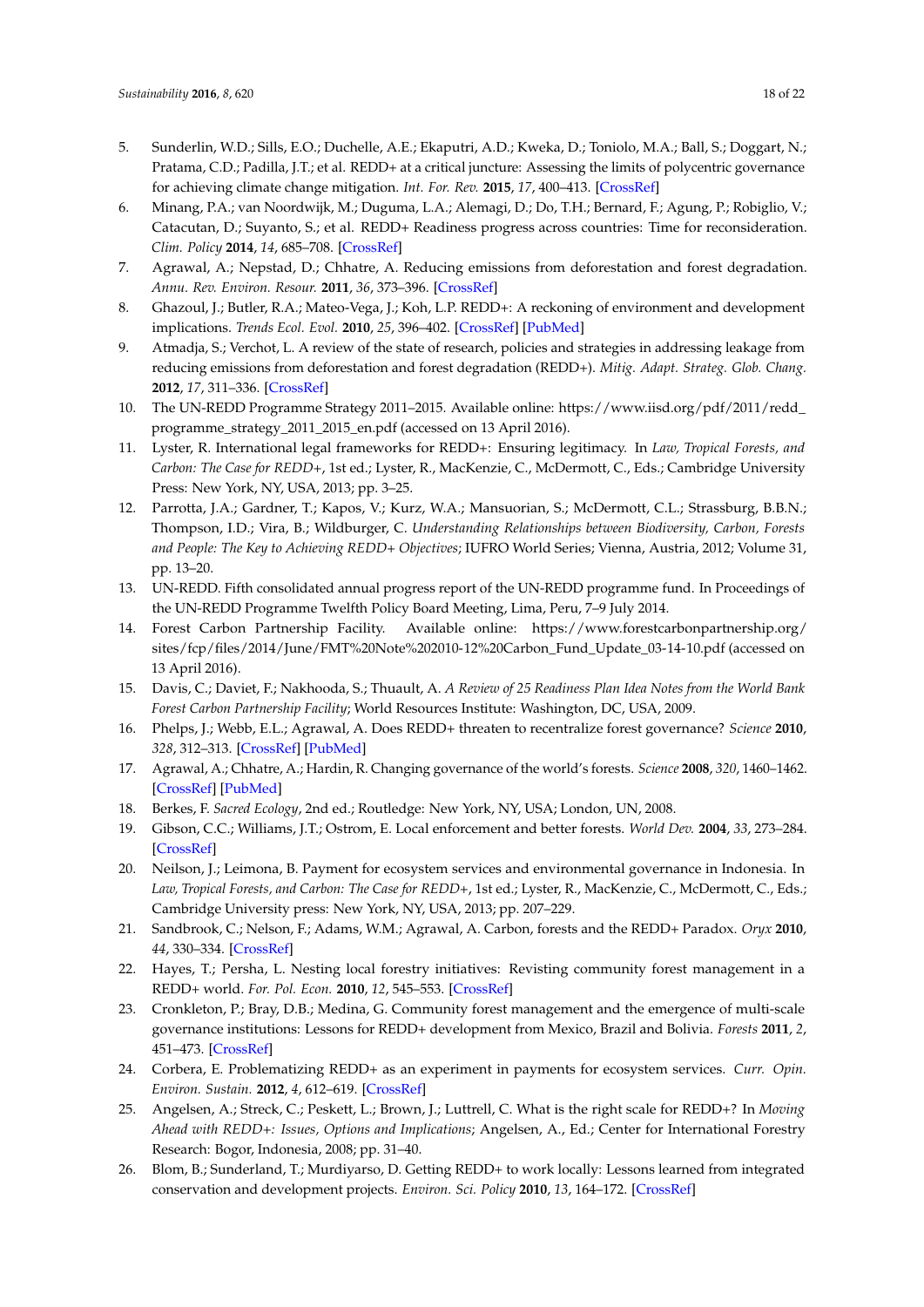- <span id="page-18-23"></span><span id="page-18-22"></span><span id="page-18-21"></span><span id="page-18-20"></span><span id="page-18-17"></span><span id="page-18-0"></span>27. To, P.X.; O'Sullivan, R.; Olander, J.; Hawkins, S.; Hung, P.Q.; Kitamura, N. *REDD+ in Vietnam: Integrating National and Subnational Approaches*; Forest Trends Association and Climate Focus: Washington, DC, USA, 2012.
- <span id="page-18-24"></span><span id="page-18-1"></span>28. Ravikumar, A.; Larson, A.; Duchelle, A.; Myers, R.; Tovar, J.G. Multilevel governance challenges in transitioning towards a national approach for REDD+: Evidence from 23 subnational REDD+ initiatives. *Int. J. Commons* **2015**, *9*, 909–931. [\[CrossRef\]](http://dx.doi.org/10.18352/ijc.593)
- <span id="page-18-2"></span>29. Vijge, M.J.; Brockhaus, M.; Di Gregorio, M.; Muharrom, E. Framing national REDD+ benefits, monitoring, governance and finance: A comparative analysis of seven countries. *Glob. Environ. Chang.* **2016**, *39*, 57–68. [\[CrossRef\]](http://dx.doi.org/10.1016/j.gloenvcha.2016.04.002)
- <span id="page-18-3"></span>30. Williams, L.G. *Putting the Pieces Together for Good Governance of REDD+: An Analysis of 32 REDD+ Country Readiness Proposals*; World Resources Institute: Washington, DC, USA, 2013.
- <span id="page-18-18"></span><span id="page-18-4"></span>31. Romero, M.Z.; Trærup, S.; Wieben, E.; Møller, L.R.; Koch, A. *Economics of Forest and Forest Carbon Projects. Translating Lessons Learned into National REDD+ Implementation*; UNEP: Nairobi, Kenya; UN-REDD: Geneva, Switzerland, 2013.
- <span id="page-18-5"></span>32. Thompson, M.C.; Baruah, M.; Carr, E.R. Seeing REDD+ as a project of environmental governance. *Environ. Sci. Pol.* **2011**, *14*, 100–110. [\[CrossRef\]](http://dx.doi.org/10.1016/j.envsci.2010.11.006)
- <span id="page-18-6"></span>33. Cadman, T.; Maraseni, T. The governance of REDD+: An institutional analysis in the Asia Pacific region and beyond. *J. Environ. Plann. Manag.* **2011**, *55*, 1–19. [\[CrossRef\]](http://dx.doi.org/10.1080/09640568.2011.619851)
- <span id="page-18-7"></span>34. Danielsen, F.; Skutsch, M.; Burgess, N.D.; Jensen, P.M.; Andrianandrasana, H.; Karky, B.; Lewis, R.; Lovett, J.C.; Massao, J.; Ngaga, Y.; et al. At the heart of REDD+: A role for local people in monitoring forests? *Conserv. Lett.* **2011**, *4*, 158–167. [\[CrossRef\]](http://dx.doi.org/10.1111/j.1755-263X.2010.00159.x)
- <span id="page-18-8"></span>35. Loaiza, T.; Nehren, U.; Gerold, G. REDD+ implementation in the Ecuadorian Amazon: Why land configuration and common-pool resources management matter. *For. Pol. Econ.* **2016**, *70*, 67–79. [\[CrossRef\]](http://dx.doi.org/10.1016/j.forpol.2016.05.016)
- <span id="page-18-9"></span>36. Wollenberg, E.; Springate-Baginski, O. Introduction. In *REDD+, Forest Governance and Rural Livelihoods: The Emerging Agenda*; Wollenberg, E., Springate-Baginski, O., Eds.; Center for International Forestry Research: Bogor, Indonesia, 2010; pp. 1–18.
- <span id="page-18-10"></span>37. UN-REDD Programme; the Forest Carbon Partnership Facility. *Guidelines on Stakeholder Engagement in REDD+ Readiness with a Focus on the Participation of Indigenous Peoples and Other Forest-Dependent Communities*; FAO: Rome, Italy; UNDP: New York, NY, USA; UNEP: Nairobi, Kenya, 2012; Available online: [https:](https://www.forestcarbonpartnership.org/sites/fcp/files/2013/May2013/Guidelines%20on%20Stakeholder%20Engagement%20April%2020,%202012%20(revision%20of%20March%2025th%20version).pdf) [//www.forestcarbonpartnership.org/sites/fcp/files/2013/May2013/Guidelines%20on%20Stakeholder%](https://www.forestcarbonpartnership.org/sites/fcp/files/2013/May2013/Guidelines%20on%20Stakeholder%20Engagement%20April%2020,%202012%20(revision%20of%20March%2025th%20version).pdf) [20Engagement%20April%2020,%202012%20\(revision%20of%20March%2025th%20version\).pdf](https://www.forestcarbonpartnership.org/sites/fcp/files/2013/May2013/Guidelines%20on%20Stakeholder%20Engagement%20April%2020,%202012%20(revision%20of%20March%2025th%20version).pdf) (accessed on 13 April 2016).
- <span id="page-18-19"></span><span id="page-18-11"></span>38. Asia Indigenous Peoples Pact (AIPP). *REDD+ Implementation in Asia and the Concerns of Indigenous Peoples*; Asia Indigenous Peoples Pact: Chiang Mai, Thailand, 2010; Available online: [http://www.iwgia.org/iwgia\\_files\\_publications\\_files/0654\\_REDD\\_Plus\\_Implementation\\_in\\_Asia\\_and\\_](http://www.iwgia.org/iwgia_files_publications_files/0654_REDD_Plus_Implementation_in_Asia_and_the_Concerns_of_Indigenous_Peoples.pdf) [the\\_Concerns\\_of\\_Indigenous\\_Peoples.pdf](http://www.iwgia.org/iwgia_files_publications_files/0654_REDD_Plus_Implementation_in_Asia_and_the_Concerns_of_Indigenous_Peoples.pdf) (accessed on 13 April 2016).
- <span id="page-18-12"></span>39. Leggett, M.; Lovell, H. Community perceptions of REDD+: A case study from Papua New Guinea. *Clim. Policy* **2012**, *12*, 115–134. [\[CrossRef\]](http://dx.doi.org/10.1080/14693062.2011.579317)
- <span id="page-18-13"></span>40. Bolin, A.; Tassa, D.T. Exploring climate justice for forest communities engaging in REDD+: Experiences from Tanzania. *Forum Dev. Stud.* **2012**, *39*, 5–29. [\[CrossRef\]](http://dx.doi.org/10.1080/08039410.2011.635380)
- <span id="page-18-14"></span>41. Awono, A.; Somorin, O.A.; Eba'a Atyi, R.; Levang, P. Tenure and participation in local REDD+ projects: Insights from Southern Cameroon. *Environ. Sci. and Policy* **2014**, *35*, 76–86. [\[CrossRef\]](http://dx.doi.org/10.1016/j.envsci.2013.01.017)
- <span id="page-18-15"></span>42. Nguyen, Q.T.; Luong, T.T.; Nguyen, T.H.V.; Enters, T.; Yasim, Y.; Vickers, B. *Evaluation and Verification of the Free, Prior and Informed Consent Process under the UN-REDD Programme in Lam Dong Province, Vietnam*; RECOFTC—The Center for People and Forests: Hanoi, Vietnam, 2010; Available online: https://www.google.com/url?sa=t&rct=j&q=&esrc=s&source=web&cd=1&cad=rja&uact=8&ved=0ahUKE wiDirq9xsrNAhVFv48KHV6CD6AQFggeMAA&url=http%3A%2F%2Fwww.unredd.net%2Findex.php%3 Foption%3Dcom\_docman%26task%3Ddoc\_download%26gid%3D6819%26Itemid%3D53&usg=AFQjCNF6 Ap3CHxjWQ98U0int9JG4GiRHfw (accessed on 13 April 2016).
- <span id="page-18-16"></span>43. Griffiths, T.; Martone, F. *Seeing "REDD": Forests, Climate Change Mitigation and the Rights of Indigenous Peoples and Local Communities; Update for Poznan (UNFCCC COP 14)*; Forest Peoples Programme: Moreton-in-Marsh, UK, 2009.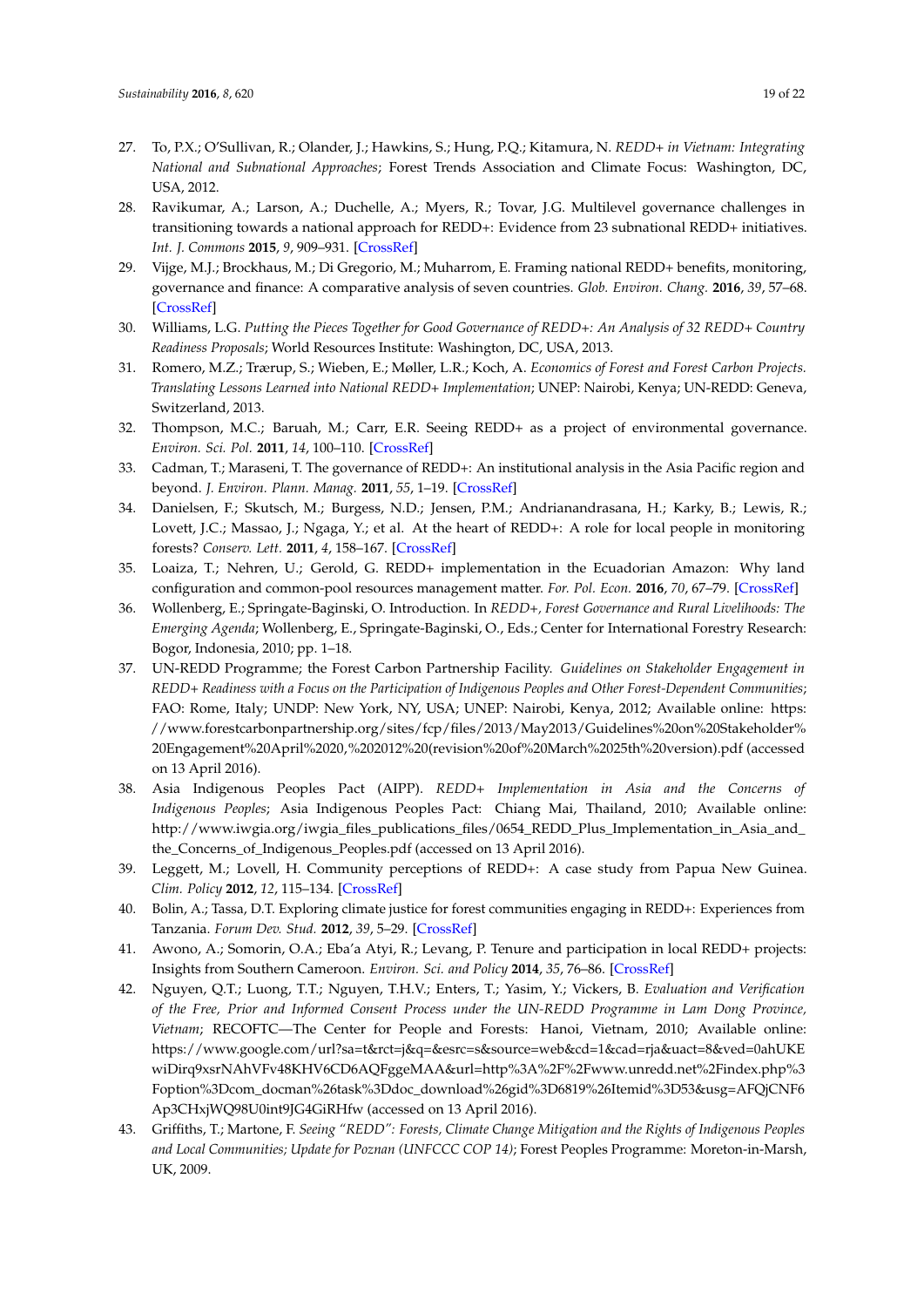- <span id="page-19-28"></span><span id="page-19-27"></span><span id="page-19-26"></span><span id="page-19-23"></span><span id="page-19-22"></span><span id="page-19-21"></span><span id="page-19-20"></span><span id="page-19-0"></span>44. Espinoza Llanos, R.; Feather, C. The reality of REDD+ in Peru: Between Theory and Practice. Indigenous Amazonian Peoples' Analyses and Alternatives, Forest Peoples Forest Progrmme. 2011. Available online: [http://www.forestpeoples.org/sites/fpp/files/publication/2011/11/reality-redd-peru-between](http://www.forestpeoples.org/sites/fpp/files/publication/2011/11/reality-redd-peru-between-theory-and-practice-website-english-low-res.pdf)[theory-and-practice-website-english-low-res.pdf](http://www.forestpeoples.org/sites/fpp/files/publication/2011/11/reality-redd-peru-between-theory-and-practice-website-english-low-res.pdf) (accessed on 31 May 2016).
- <span id="page-19-1"></span>45. Campbell, B.M. Beyond copenhagen: REDD+, agriculture, adaptation strategies and poverty. *Global Environ. Chang.* **2009**, *19*, 397–399. [\[CrossRef\]](http://dx.doi.org/10.1016/j.gloenvcha.2009.07.010)
- <span id="page-19-31"></span>46. Brown, D.; Seymour, F.; Peskett, L. How do we achieve REDD co–benefits and avoid doing harm? In *Moving Ahead with REDD: Issues, Options and Implications*; Angelsen, A., Ed.; Center for International Forestry Research: Bogor, Indonesia, 2008; pp. 107–118.
- <span id="page-19-24"></span><span id="page-19-2"></span>47. Bayrak, M.M.; Tu, T.N.; Marafa, L.M. Creating social safeguards for REDD+: Lessons learned from benefit sharing mechanisms in Vietnam. *Land* **2014**, *3*, 1037–1058. [\[CrossRef\]](http://dx.doi.org/10.3390/land3031037)
- <span id="page-19-3"></span>48. Sheng, J.; Cao, J.; Han, X.; Miao, Z. Incentive modes and reducing emissions from deforestation and degradation: Who can benefit most? *J. Clean. Prod.* **2016**. in press. [\[CrossRef\]](http://dx.doi.org/10.1016/j.jclepro.2016.04.042)
- <span id="page-19-4"></span>49. To, P.X.; Dressler, W.H.; Mahanty, S.; Pham, T.T.; Zingerli, C. The prospects for payment for ecosystem services (PES) in Vietnam: A look at three payment schemes. *Hum. Ecol.* **2012**, *40*, 237–249. [\[CrossRef\]](http://dx.doi.org/10.1007/s10745-012-9480-9) [\[PubMed\]](http://www.ncbi.nlm.nih.gov/pubmed/22523444)
- <span id="page-19-30"></span><span id="page-19-5"></span>50. Hoang, M.H.; Do, T.H.; Pham, M.T.; van Noordwijk, M.; Minang, P.A. Benefit distribution across scales to reduce emissions from deforestation and forest degradation (REDD+) in Vietnam. *Land Use Policy* **2013**, *31*, 48–60. [\[CrossRef\]](http://dx.doi.org/10.1016/j.landusepol.2011.09.013)
- <span id="page-19-25"></span><span id="page-19-6"></span>51. Barnsley, I. *UNU–IAS Guide: Reducing Emissions from Deforestation and Forest Degradation in Developing Countries (REDD+): A Guide for Indigenous Peoples*; United Nations University Institute of Advanced Studies: Yokohama, Japan, 2009. Available online: <http://catalogue.nla.gov.au/Record/4980736> (accessed on 13 April 2016).
- <span id="page-19-13"></span>52. Nasi, R.; Putz, F.E.; Pacheco, P.; Wunder, S.; Anta, S. Sustainable forest management and carbon in Tropical Latin America: The case for REDD+. *Forests* **2011**, *2*, 200–217. [\[CrossRef\]](http://dx.doi.org/10.3390/f2010200)
- <span id="page-19-19"></span>53. Reed, P. REDD+ and the indigenous question: A case study from ecuador. *Forests* **2011**, *2*, 525–549. [\[CrossRef\]](http://dx.doi.org/10.3390/f2020525)
- <span id="page-19-16"></span>54. Sunderlin, W.D.; Larson, A.M.; Duchelle, A.E.; Resosudarmo, I.A.P.; Huynh, T.B.; Awono, A.; Dokken, T. How are REDD+ proponents addressing tenure problems? Evidence from Brazil, Cameroon, Tanzania, Indonesia, and Vietnam. *World Dev.* **2014**, *55*, 37–52. [\[CrossRef\]](http://dx.doi.org/10.1016/j.worlddev.2013.01.013)
- <span id="page-19-29"></span><span id="page-19-7"></span>55. Resosudarmo, I.A.P.; Atmadja, S.; Ekaputri, A.D.; Intarini, D.Y.; Indriatmoko, Y.; Astri, P. Does tenure security lead to REDD+ project effectiveness? Reflections from five emerging sites in Indonesia. *World Dev.* **2014**, *55*, 68–83. [\[CrossRef\]](http://dx.doi.org/10.1016/j.worlddev.2013.01.015)
- <span id="page-19-8"></span>56. Corbera, E.; Estrada, M.; May, P.; Navarro, G.; Pacheco, P. Rights to land, forests and carbon in REDD+: Insights from Mexico, Brazil and Costa Rica. *Forests* **2011**, *2*, 301–342. [\[CrossRef\]](http://dx.doi.org/10.3390/f2010301)
- <span id="page-19-9"></span>57. Peskett, L.; Brodnig, G. *Carbon Rights in REDD+: Exploring The Implications for Poor and Vulnerable People*; World Bank: Washington, DC, USA, 2011.
- <span id="page-19-10"></span>58. Cotula, L.; Mayers, J. *Tenure in REDD+—Start–Point or Afterthought? Natural Resource Issues No. 15*; International Institute for Environment and Development: London, UK, 2009.
- <span id="page-19-11"></span>59. Lawlor, K.; Weinthal, E.; Olander, L. Institutions and policies to protect rural livelihoods in REDD+ regimes. *Global Environ. Polit.* **2010**, *10*, 1–11. [\[CrossRef\]](http://dx.doi.org/10.1162/GLEP_a_00028)
- <span id="page-19-12"></span>60. Sunderlin, W. Tenure: What will REDD+ mean for forest communities? In *Tenure in REDD+—Start-Point or Afterthought?*; Cotula, L., Mayers, J., Eds.; Natural Resource Issues No. 15; International Institute for Environment and Development: London, UK, 2010.
- <span id="page-19-14"></span>61. Lemaitre, S. Indigenous peoples' land rights and REDD+: A case study. *Rev. Eur. Community Int. Environ. Law* **2011**, *20*, 150–162. [\[CrossRef\]](http://dx.doi.org/10.1111/j.1467-9388.2011.00716.x)
- <span id="page-19-15"></span>62. Day, C.; Naughton–Treves, L. Introduction lessons from early efforts to secure land tenure within forest carbon management projects. In *Lessons about Land Tenure, Forest Governance and REDD+: Case Studies from Africa, Asia and Latin America*; Naughton-Treves, L., Day, C., Eds.; UW-Madison Land Tenure Center: Madison, WI, USA; pp. 1–10.
- <span id="page-19-17"></span>63. Huettner, M. Risks and opportunities of REDD+ implementation for environmental integrity and socio-economic compatibility. *Environ. Sci. Policy* **2012**, *15*, 4–12. [\[CrossRef\]](http://dx.doi.org/10.1016/j.envsci.2011.10.002)
- <span id="page-19-18"></span>64. Singh, P.P. Exploring biodiversity and climate change benefits of community-based forest management. *Glob. Environ. Chang.* **2008**, *18*, 468–478. [\[CrossRef\]](http://dx.doi.org/10.1016/j.gloenvcha.2008.04.006)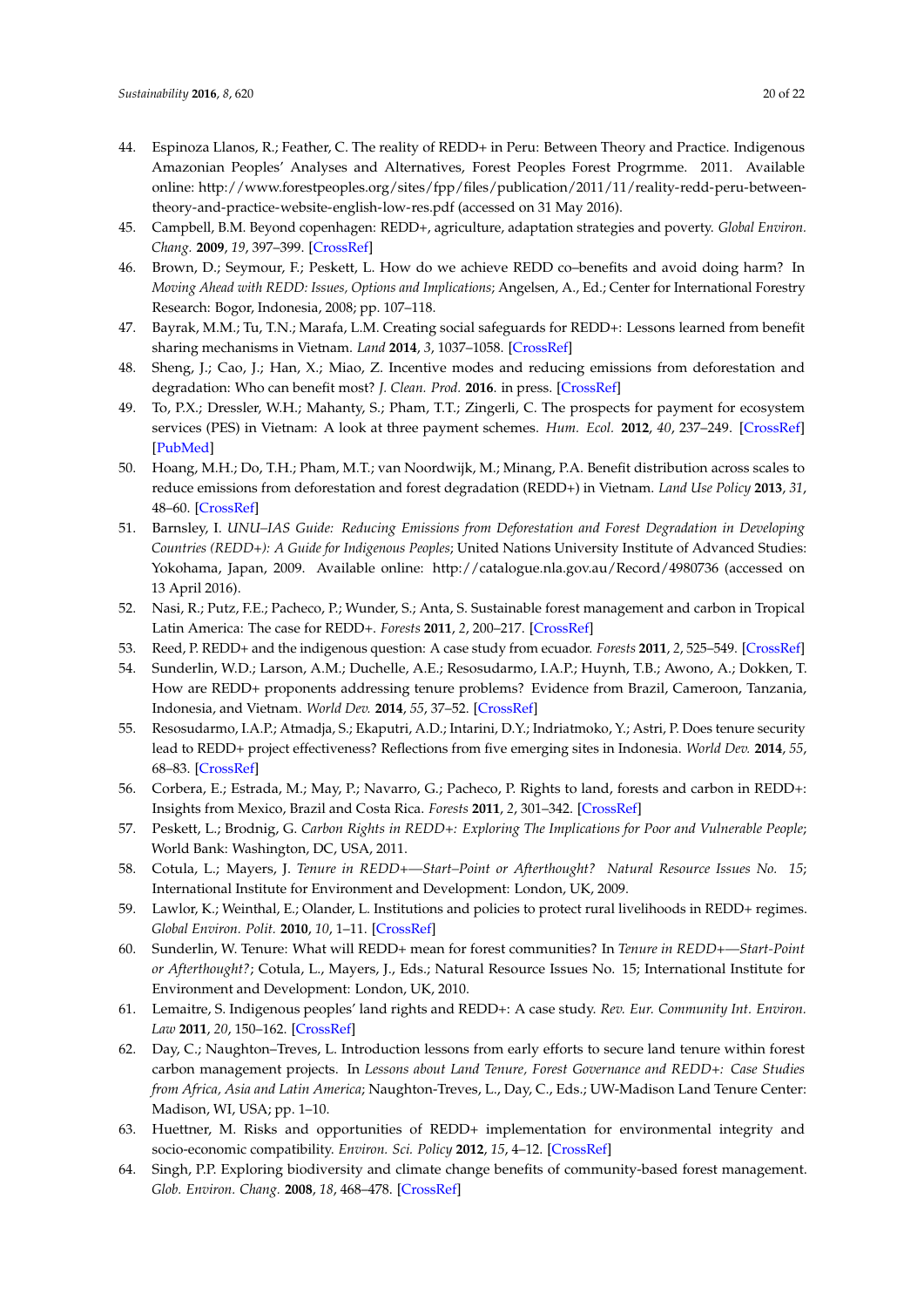- <span id="page-20-17"></span><span id="page-20-0"></span>65. Dhital, N. Reducing emissions from deforestation and forest degradation (REDD+) in Nepal: Exploring the possibilities. *J. For. Livelihood* **2009**, *8*, 57–62.
- <span id="page-20-1"></span>66. Sponsel, L.E.; Headland, T.N.; Bailey, R.C. Anthropological perspectives on the causes, consequences and solutions of deforestation. In *Tropical Deforestation: The Human Dimension*; Sponsel, L.E., Headland, T.N., Bailey, R.C., Eds.; Columbia University Press: New York, NY, USA.
- 67. Dove, M.R. Theories of swidden agriculture, and the political economy of ignorance. *Agrofor. Syst.* **1983**, *1*, 85–99. [\[CrossRef\]](http://dx.doi.org/10.1007/BF00596351)
- <span id="page-20-2"></span>68. Loaiza, T.; Nehren, U.; Gerold, G. REDD+ and incentives: An analysis of income generation in forest-dependent communities of the Yasuní Biosphere Reserve, Ecuador. *Appl. Geogr.* **2015**, *62*, 225–236. [\[CrossRef\]](http://dx.doi.org/10.1016/j.apgeog.2015.04.020)
- <span id="page-20-18"></span><span id="page-20-3"></span>69. Mutabazi, K.D.; George, C.K.; Dos Santos, A.S.; Felister, M.M. Livelihood implications of REDD+ and costs-benefits of agricultural intensification in REDD+ pilot area of Kilosa, Tanzania. *J. Ecosyst Ecograph.* **2014**, *4*, 144. [\[CrossRef\]](http://dx.doi.org/10.4172/2157-7625.1000144)
- <span id="page-20-4"></span>70. Chhatre, A.; Lakhanpal, S.; Larson, A.M.; Nelson, F.; Ojha, H.; Rao, J. Social safeguards and co–benefits in REDD+: A review of the adjacent possible. *Curr. Opin. Environ. Sustain.* **2012**, *4*, 654–660. [\[CrossRef\]](http://dx.doi.org/10.1016/j.cosust.2012.08.006)
- <span id="page-20-19"></span><span id="page-20-16"></span><span id="page-20-5"></span>71. Strassburg, B.; Vira, B.; Mahanty, S.; Mansourian, S.; Martin, A.; Dawson, N.M.; Gross-Camp, N.; Latawiec, A.; Swainson, L. Social and economic considerations relevant to REDD+. In *Understanding Relationships between Biodiversity, Carbon, Forests and People: The key to Achieving REDD+ Objectives. A Global Assessment Report*, 1st ed.; Parrotta, J.A., Wildburger, C., Mansuorian, S., Eds.; IUFRO World Series; Vienna, Austria, 2012; Volume 31, pp. 84–112.
- <span id="page-20-6"></span>72. McDermott, C.L.; Coad, L.; Helfgott, A.; Schroeder, H. Operationalizing social safeguards in REDD+: Actors, interests and ideas. *Environ. Sci. Policy* **2012**, *21*, 63–72. [\[CrossRef\]](http://dx.doi.org/10.1016/j.envsci.2012.02.007)
- <span id="page-20-7"></span>73. Lang, C. The Warsaw Framework for REDD Plus: The Decision on Summary of Information on Safeguards. REDD Monitor. 2013. Available online: [http://www.redd-monitor.org/2013/12/17/the](http://www.redd-monitor.org/2013/12/17/the-warsaw-framework-for-redd-plus-the-decision-on-summary-of-information-on-safeguards/)[warsaw-framework-for-redd-plus-the-decision-on-summary-of-information-on-safeguards/](http://www.redd-monitor.org/2013/12/17/the-warsaw-framework-for-redd-plus-the-decision-on-summary-of-information-on-safeguards/) (accessed on 13 April 2016).
- <span id="page-20-21"></span><span id="page-20-20"></span><span id="page-20-8"></span>74. Lang, C. "REDD+ Threatens the Survival of Indigenous Peoples": New Statement from Indigenous Peoples rejects REDD+. REDD Monitor. 2011. Available online: http://www.redd-monitor.org/2011/11/28/reddthreatens-the-survival-of-indigenous-peoples-new-statement-from-indigenous-peoples-rejects-redd/ (accessed on 13 April 2016).
- <span id="page-20-9"></span>75. Castree, N. Neoliberalising nature: The logics of deregulation and reregulation. *Env. Plan. A* **2008**, *40*, 131–152. [\[CrossRef\]](http://dx.doi.org/10.1068/a3999)
- <span id="page-20-10"></span>76. Redford, K.H.; Adams, W.M. Payment for ecosystem services and the challenge of saving nature. *Conserv. Biol.* **2009**, *23*, 785–787. [\[PubMed\]](http://www.ncbi.nlm.nih.gov/pubmed/19627303)
- <span id="page-20-11"></span>77. Anderson, N. REDDy or not? The effects on indigenous peoples in Brazil of a global mechanism for reducing emissions from deforestation and degradation. *J. Sustain. Dev.* **2009**, *2*, 18–28. [\[CrossRef\]](http://dx.doi.org/10.5539/jsd.v2n3p18)
- <span id="page-20-12"></span>78. Newton, P.; Schaap, B.; Fournier, M.; Cornwall, M.; Rosenbach, D.W.; DeBoer, J.; Whittemore, J.; Stock, R.; Yoders, M.; Brodnig, G.; et al. Community forest management and REDD+. *For. Policy Econ.* **2015**, *56*, 27–37. [\[CrossRef\]](http://dx.doi.org/10.1016/j.forpol.2015.03.008)
- 79. Agrawal, A.; Angelsen, A. Using Community forest Management to Achieve REDD+ Goals. Center for International Forestry Research: Bogor, Indonesia, 2009.
- 80. Fisher, R.; Lyster, R. Land resource tenure: The rights of indigenous peoples and forest dwellers. In *Law, Tropical Forests, and Carbon: The Case for REDD+*, 1st ed.; Lyster, R., MacKenzie, C., McDermott, C., Eds.; Cambridge University Press: New York, NY, USA, 2013; pp. 187–206.
- <span id="page-20-13"></span>81. Poudel, M.; Thwaites, R.; Race, D.; Dahal, G.R. REDD+ and community forestry: Implications for local communities and forest management-a case study from Nepal. *Int. For. Rev.* **2014**, *16*, 39–54. [\[CrossRef\]](http://dx.doi.org/10.1505/146554814811031251)
- <span id="page-20-14"></span>82. Kosoy, N.; Corbera, E. Payments for ecosystem services as commodity fetishism. *Ecol. Econ.* **2010**, *69*, 1228–1236. [\[CrossRef\]](http://dx.doi.org/10.1016/j.ecolecon.2009.11.002)
- <span id="page-20-15"></span>83. Wertz-Kanounnikoff, S. Global REDD+ negotiation: Update and key issues. In *REDD+, Forest Governance and Rural Livelihoods: The Emerging Agenda*; Wollenberg, E., Springate-Baginski, O., Eds.; Center for International Forestry Research: Bogor, Indonesia, 2010; pp. 21–30.